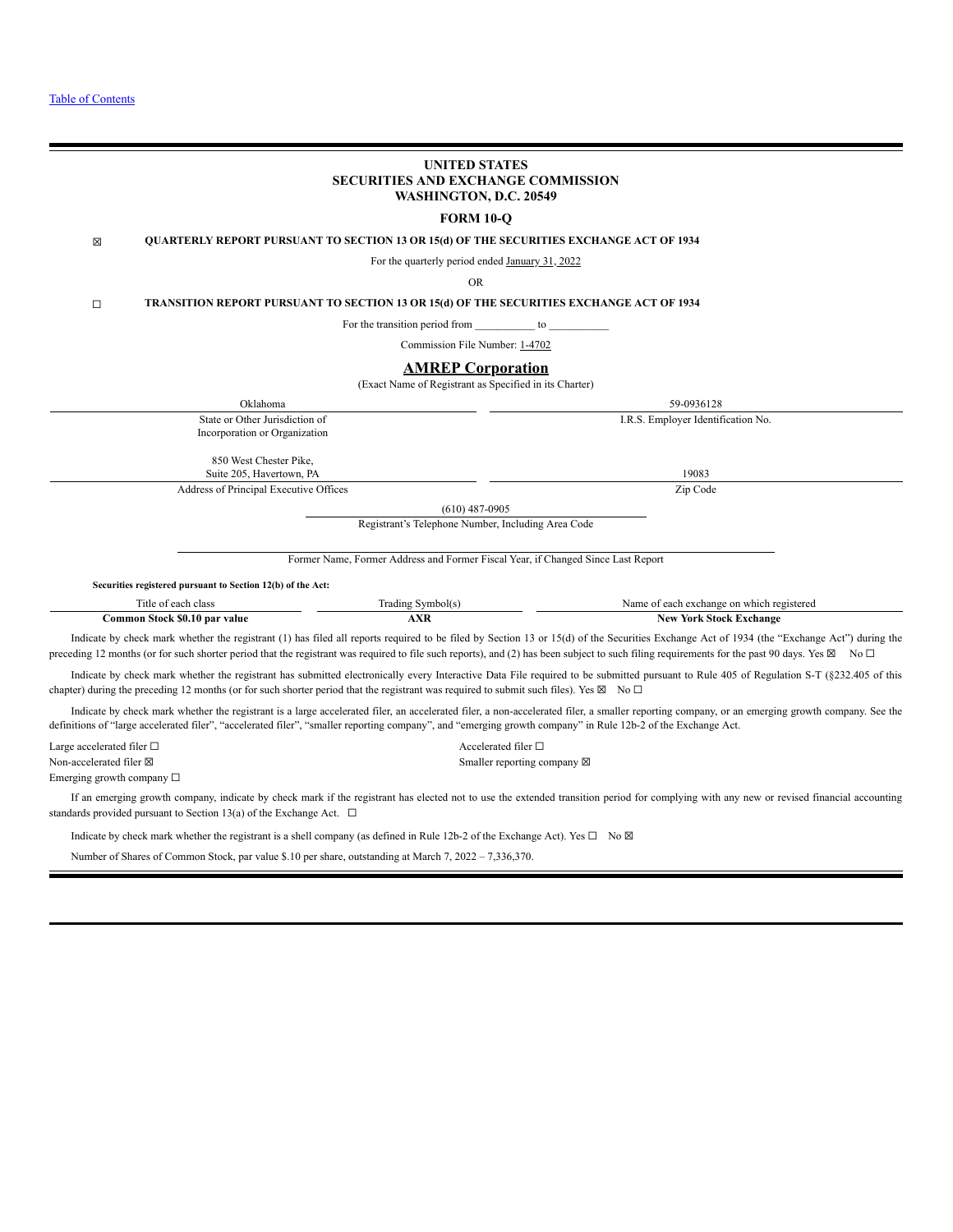# **AMREP CORPORATION AND SUBSIDIARIES**

## INDEX

<span id="page-1-0"></span>

|                      | <b>PART I. FINANCIAL INFORMATION</b>                                                                              | PAGE<br>NO.    |
|----------------------|-------------------------------------------------------------------------------------------------------------------|----------------|
| Item 1.              | <b>Financial Statements</b>                                                                                       |                |
|                      | Consolidated Balance Sheets January 31, 2022 (Unaudited) and April 30, 2021                                       | $\overline{c}$ |
|                      | Consolidated Statements of Operations (Unaudited) Three and Nine Months Ended January 31, 2022 and 2021           | 3              |
|                      | Consolidated Statements of Comprehensive Income (Unaudited) Three and Nine Months Ended January 31, 2022 and 2021 | 4              |
|                      | Consolidated Statements of Shareholders' Equity (Unaudited) Three and Nine Months Ended January 31, 2022 and 2021 | 5              |
|                      | Consolidated Statements of Cash Flows (Unaudited) Nine Months Ended January 31, 2022 and 2021                     | 6              |
|                      | <b>Notes to Consolidated Financial Statements (Unaudited)</b>                                                     | $\tau$         |
| Item 2.              | <u>Management's Discussion and Analysis of Financial Condition and Results of Operations</u>                      | 15             |
| Item 4.              | <b>Controls and Procedures</b>                                                                                    | 22             |
|                      | <b>PART II. OTHER INFORMATION</b>                                                                                 |                |
| Item 6.              | <b>Exhibits</b>                                                                                                   | 23             |
| <b>SIGNATURE</b>     |                                                                                                                   | 24             |
| <b>EXHIBIT INDEX</b> |                                                                                                                   | 25             |
|                      |                                                                                                                   |                |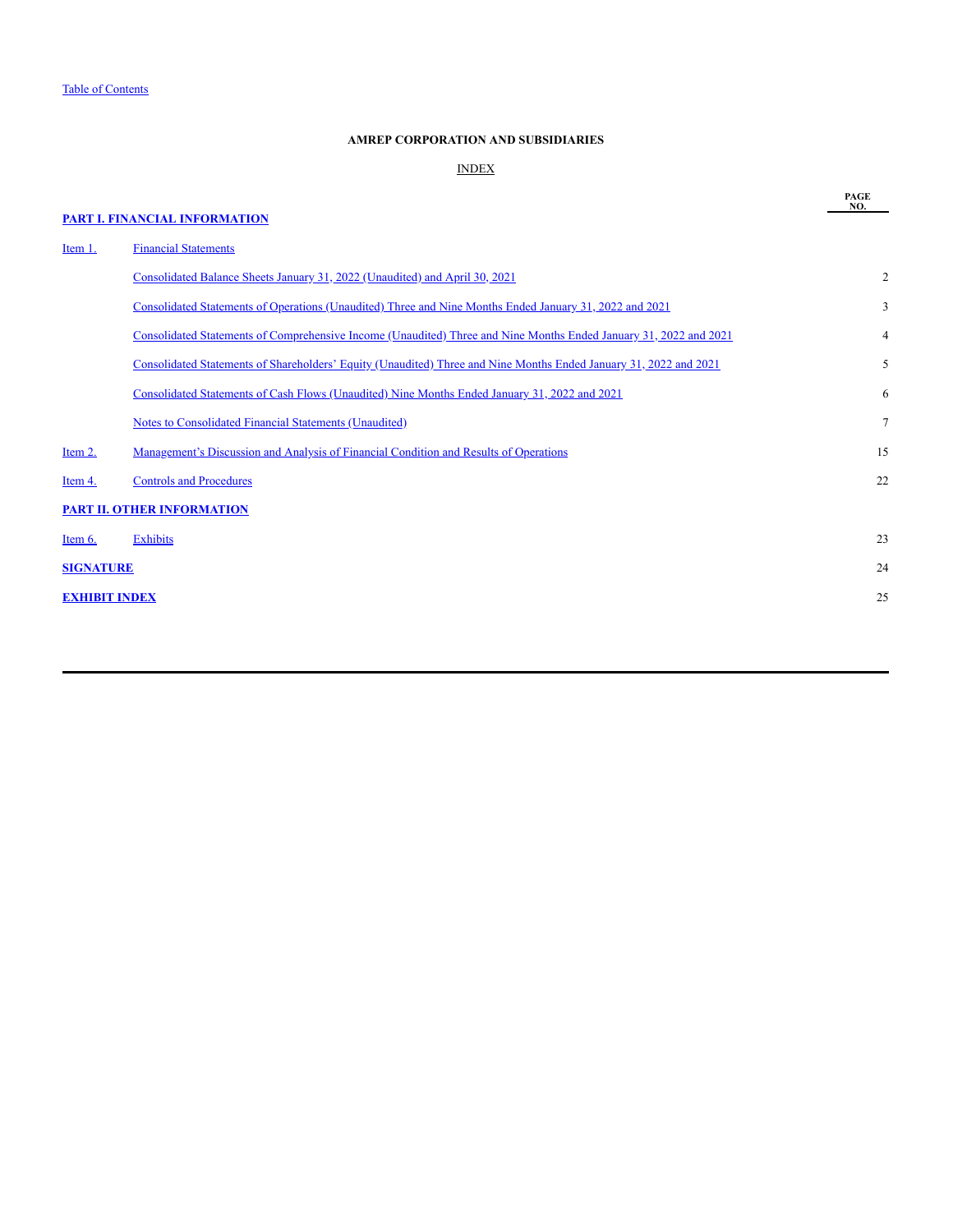# **PART I. FINANCIAL INFORMATION**

# <span id="page-2-2"></span><span id="page-2-1"></span><span id="page-2-0"></span>**Item 1. Financial Statements**

# **AMREP CORPORATION AND SUBSIDIARIES CONSOLIDATED BALANCE SHEETS**

(Amounts in thousands, except share and per share amounts)

|                                                                                                                     |              | January 31,<br>2022 |               | April 30,<br>2021 |
|---------------------------------------------------------------------------------------------------------------------|--------------|---------------------|---------------|-------------------|
|                                                                                                                     |              | (Unaudited)         |               |                   |
| <b>ASSETS</b>                                                                                                       |              |                     |               |                   |
| Cash and cash equivalents                                                                                           | \$           | 27,300              | <sup>\$</sup> | 24,801            |
| Real estate inventory                                                                                               |              | 64,786              |               | 55,589            |
| Investment assets, net                                                                                              |              | 9,775               |               | 13,582            |
| Other assets                                                                                                        |              | 1,924               |               | 645               |
| Taxes receivable, net                                                                                               |              | 284                 |               |                   |
| Deferred income taxes, net                                                                                          |              | 885                 |               | 2,749             |
| Prepaid pension costs                                                                                               |              | 186                 |               |                   |
| <b>TOTAL ASSETS</b>                                                                                                 |              | 105,140             | N.            | 97,366            |
|                                                                                                                     |              |                     |               |                   |
| <u>LIABILITIES AND SHAREHOLDERS' EQUITY</u>                                                                         |              |                     |               |                   |
| <b>LIABILITIES:</b>                                                                                                 |              |                     |               |                   |
| Accounts payable and accrued expenses                                                                               | $\mathbb{S}$ | 4,196               | $\mathbb{S}$  | 4,458             |
| Notes payable, net                                                                                                  |              | 5,726               |               | 3,448             |
| Taxes payable, net                                                                                                  |              |                     |               | 95                |
| Accrued pension costs                                                                                               |              |                     |               | 476               |
| <b>TOTAL LIABILITIES</b>                                                                                            |              | 9,922               |               | 8,477             |
| <b>SHAREHOLDERS' EQUITY:</b>                                                                                        |              |                     |               |                   |
| Common stock, \$.10 par value; shares authorized $-20,000,000$ ; shares issued $-7,336,370$ at January 31, 2022 and |              |                     |               |                   |
| 7,323,370 at April 30, 2021                                                                                         |              | 733                 |               | 730               |
| Capital contributed in excess of par value                                                                          |              | 45,325              |               | 45,072            |
|                                                                                                                     |              |                     |               |                   |

| Capital contributed in excess of par value | 45.325  | 45,072  |
|--------------------------------------------|---------|---------|
| Retained earnings                          | 53.583  | 47.710  |
| Accumulated other comprehensive loss, net  | (4.423) | (4.623) |
| TOTAL SHAREHOLDERS' EOUITY                 | 95.218  | 88.889  |
| TOTAL LIABILITIES AND SHAREHOLDERS' EQUITY | 105,140 | 97,366  |

The accompanying notes to consolidated financial statements are an integral part of these consolidated financial statements.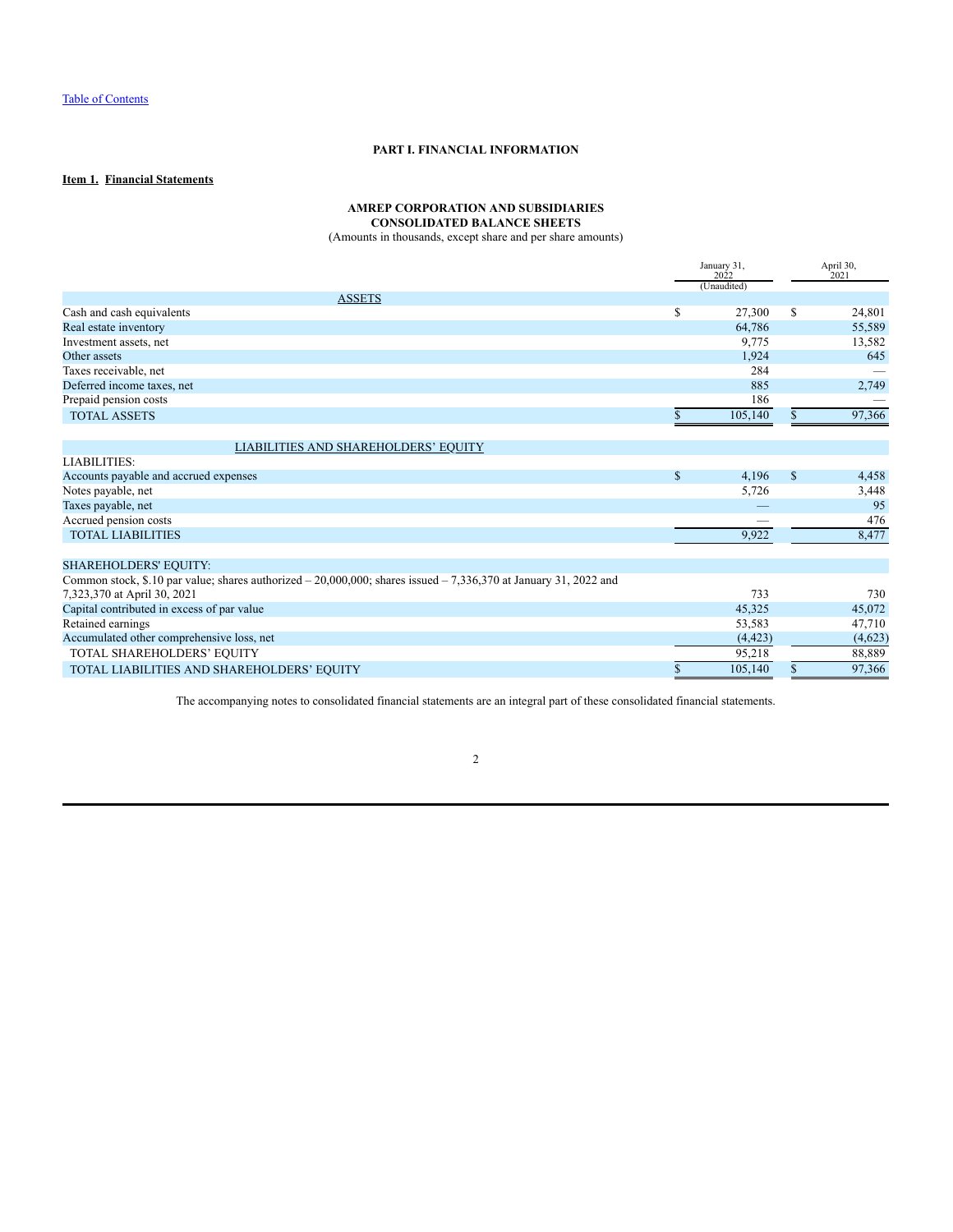# **AMREP CORPORATION AND SUBSIDIARIES CONSOLIDATED STATEMENTS OF OPERATIONS (UNAUDITED)**

Three and Nine Months ended January 31, 2022 and 2021 (Amounts in thousands, except per share amounts)

<span id="page-3-0"></span>

|                                                                | Three Months ended<br>January 31. |     |       |    |        | January 31, | Nine Months ended |  |
|----------------------------------------------------------------|-----------------------------------|-----|-------|----|--------|-------------|-------------------|--|
|                                                                | 2022                              |     | 2021  |    | 2022   |             | 2021              |  |
| <b>REVENUES:</b>                                               |                                   |     |       |    |        |             |                   |  |
| Land sale revenues                                             | \$<br>5,879                       | S   | 5,957 | S  | 21,535 | S           | 17,970            |  |
| Home sale revenues                                             | 3,376                             |     | 1,261 |    | 6,606  |             | 1,463             |  |
| Building sales and other revenues                              | 561                               |     | 646   |    | 8,418  |             | 1,893             |  |
| Total revenues                                                 | 9,816                             |     | 7,864 |    | 36,559 |             | 21,326            |  |
| <b>COSTS AND EXPENSES:</b>                                     |                                   |     |       |    |        |             |                   |  |
| Land sale cost of revenues                                     | 4,495                             |     | 2,916 |    | 16,259 |             | 12,028            |  |
| Home sale cost of revenues                                     | 2,623                             |     | 1,082 |    | 5,167  |             | 1,256             |  |
| Building sales and other cost of revenues                      |                                   |     |       |    | 3,837  |             |                   |  |
| General and administrative expenses                            | 1,540                             |     | 1,342 |    | 3,983  |             | 4,306             |  |
| Total costs and expenses                                       | 8,658                             |     | 5,340 |    | 29,246 |             | 17,590            |  |
| Operating income                                               | 1,158                             |     | 2,524 |    | 7,313  |             | 3,736             |  |
| Interest income (expense), net                                 |                                   |     | (21)  |    |        |             | (27)              |  |
| Other income                                                   |                                   |     | 300   |    | 260    |             | 950               |  |
| Income before income taxes                                     | 1,158                             |     | 2,803 |    | 7,574  |             | 4,659             |  |
| Provision for income taxes                                     | 248                               |     | 710   |    | 1,701  |             | 1,175             |  |
| Net income                                                     | 910                               | \$. | 2,093 | S  | 5,873  | S           | 3,484             |  |
|                                                                | 0.12                              | S   | 0.29  | -S | 0.80   | \$          | 0.44              |  |
| Basic earnings per share                                       |                                   |     |       |    |        |             |                   |  |
| Diluted earnings per share                                     | 0.12                              |     | 0.28  |    | 0.80   | S.          | 0.44              |  |
| Weighted average number of common shares outstanding - basic   | 7,363                             |     | 7,343 |    | 7,357  |             | 7,872             |  |
| Weighted average number of common shares outstanding – diluted | 7,385                             |     | 7,372 |    | 7,380  |             | 7,903             |  |

The accompanying notes to consolidated financial statements are an integral part of these consolidated financial statements.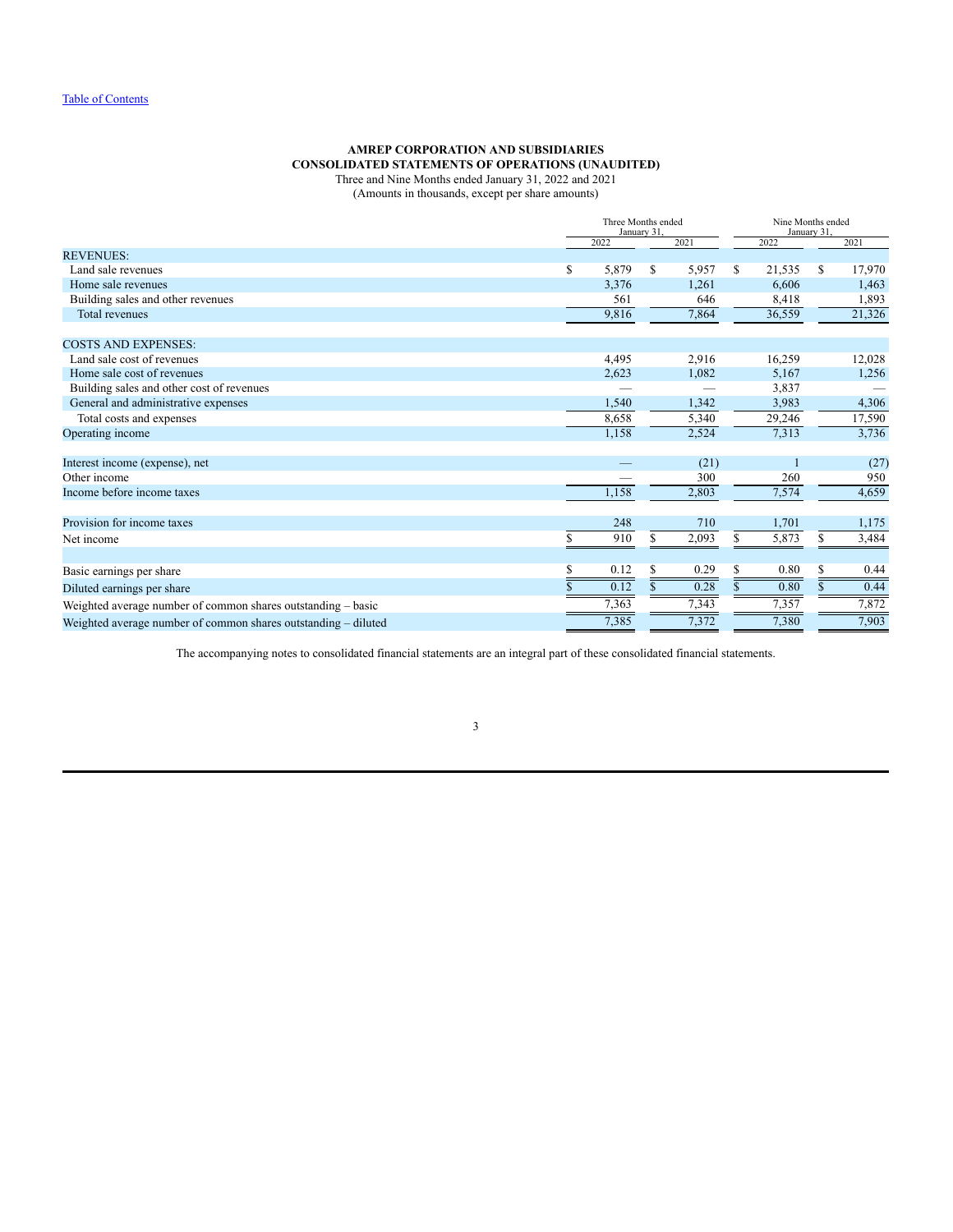# **AMREP CORPORATION AND SUBSIDIARIES**

#### **CONSOLIDATED STATEMENTS OF COMPREHENSIVE INCOME (UNAUDITED)** Three and Nine Months ended January 31, 2022 and 2021

(Amounts in thousands)

<span id="page-4-0"></span>

|                                           | Three Months ended<br>January 31. |  |       |  |       | Nine Months ended<br>January 31, |       |
|-------------------------------------------|-----------------------------------|--|-------|--|-------|----------------------------------|-------|
|                                           | 2022                              |  | 2021  |  | 2022  |                                  | 2021  |
| Net income                                | 910                               |  | 2,093 |  | 5,873 |                                  | 3,484 |
| Other comprehensive income, net of tax:   |                                   |  |       |  |       |                                  |       |
| Decrease in pension liability             | 98                                |  | 132   |  | 293   |                                  | 396   |
| Income tax effect                         | (31)                              |  | (42)  |  | (93)  |                                  | (126) |
| Decrease in pension liability, net of tax | 67                                |  | 90    |  | 200   |                                  | 270   |
| Other comprehensive income                | 67                                |  | 90    |  | 200   |                                  | 270   |
| Total comprehensive income                | 977                               |  | 2,183 |  | 6.073 |                                  | 3.754 |

The accompanying notes to consolidated financial statements are an integral part of these consolidated financial statements.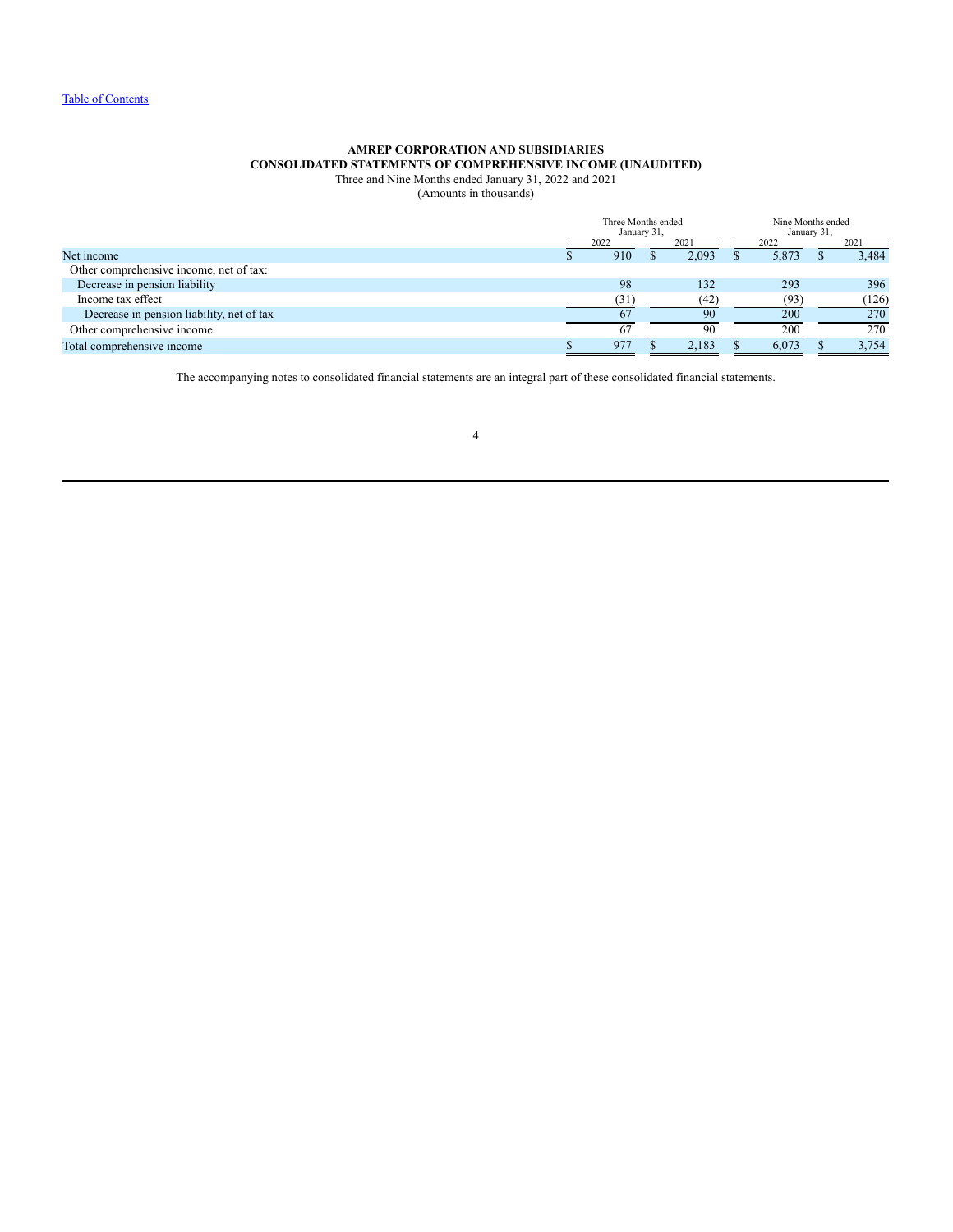### **AMREP CORPORATION AND SUBSIDIARIES CONSOLIDATED STATEMENTS OF SHAREHOLDERS' EQUITY (UNAUDITED)** Three and Nine Months ended January 31, 2022 and 2021

(Amounts in thousands)

<span id="page-5-0"></span>

|                                                               | Common Stock<br>Shares |    | Amount                   |    | Capital<br>Contributed<br>in Excess of<br>Par Value |    | Retained<br>Earnings     |             | Accumulated<br>Other<br>Comprehensive<br>Loss |               | Treasury<br>Stock,<br>at<br>Cost |                           | Total   |
|---------------------------------------------------------------|------------------------|----|--------------------------|----|-----------------------------------------------------|----|--------------------------|-------------|-----------------------------------------------|---------------|----------------------------------|---------------------------|---------|
| Balance, November 1, 2021                                     | 7,336                  | \$ | 731                      | S  | 45.221                                              | \$ | 52,673                   | $\mathbf S$ | (4,490)                                       | $\mathbf S$   |                                  | $\mathbf S$               | 94,135  |
| Reclassification of common stock settled from deferred common |                        |    |                          |    |                                                     |    |                          |             |                                               |               |                                  |                           |         |
| share units                                                   |                        |    | $\overline{c}$           |    | (2)                                                 |    |                          |             |                                               |               |                                  |                           |         |
| Issuance of option to purchase common stock                   |                        |    | $\overline{\phantom{0}}$ |    | 16                                                  |    |                          |             |                                               |               |                                  |                           | 16      |
| Issuance of deferred common share units                       |                        |    | $\overline{\phantom{0}}$ |    | 90                                                  |    |                          |             |                                               |               | $\overline{\phantom{0}}$         |                           | 90      |
| Net income                                                    |                        |    |                          |    | $\equiv$                                            |    | 910                      |             |                                               |               |                                  |                           | 910     |
| Other comprehensive income                                    |                        |    |                          |    |                                                     |    |                          |             | 67                                            |               |                                  |                           | 67      |
| Balance, January 31, 2022                                     | 7,336                  | \$ | 733                      | \$ | 45,325                                              | S  | 53,583                   | \$          | (4, 423)                                      | S             |                                  | \$                        | 95,218  |
| Balance, November 1, 2020                                     | 7.692                  | \$ | 768                      | S  | 47.216                                              | \$ | 44,540                   | \$          | (6, 287)                                      | \$            | (4,215)                          | S                         | 82,022  |
| Issuance of deferred common share units                       |                        |    |                          |    | 90                                                  |    |                          |             |                                               |               |                                  |                           | 90      |
| Repurchase of common stock                                    | (144)                  |    | (14)                     |    | (874)                                               |    |                          |             |                                               |               |                                  |                           | (888)   |
| Retirement of treasury stock                                  | (225)                  |    | (24)                     |    | (1,360)                                             |    | (2,831)                  |             |                                               |               | 4,215                            |                           |         |
| Net income                                                    |                        |    |                          |    |                                                     |    | 2,093                    |             |                                               |               |                                  |                           | 2,093   |
| Other comprehensive income                                    |                        |    |                          |    |                                                     |    |                          |             | 90                                            |               | $\overline{\phantom{0}}$         |                           | 90      |
| Balance, January 31, 2021                                     | 7,323                  | \$ | 730                      | \$ | 45,072                                              | \$ | 43,802                   | \$          | (6, 197)                                      | \$            |                                  | \$                        | 83,407  |
|                                                               |                        |    |                          |    |                                                     |    |                          |             |                                               |               |                                  |                           |         |
| Balance, May 1, 2021                                          | 7.323                  | \$ | 730                      | \$ | 45,072                                              | \$ | 47,710                   | \$          | (4,623)                                       | $\mathcal{S}$ |                                  | $\boldsymbol{\mathsf{S}}$ | 88.889  |
| Reclassification of common stock settled from deferred common |                        |    |                          |    |                                                     |    |                          |             |                                               |               |                                  |                           |         |
| share units                                                   |                        |    | $\mathfrak{2}$           |    | (2)                                                 |    |                          |             |                                               |               |                                  |                           |         |
| Issuance of option to purchase common stock                   |                        |    |                          |    | 16                                                  |    |                          |             |                                               |               |                                  |                           | 16      |
| Issuance of deferred common share units                       |                        |    |                          |    | 90                                                  |    |                          |             |                                               |               | $\overline{\phantom{0}}$         |                           | 90      |
| Issuance of restricted common stock                           | 13                     |    | $\mathbf{1}$             |    | 149                                                 |    | $\overline{\phantom{0}}$ |             |                                               |               | $\equiv$                         |                           | 150     |
| Net income                                                    |                        |    |                          |    |                                                     |    | 5,873                    |             |                                               |               |                                  |                           | 5,873   |
| Other comprehensive income                                    |                        |    |                          |    | $\overline{\phantom{0}}$                            |    |                          |             | 200                                           |               | $\equiv$                         |                           | 200     |
| Balance, January 31, 2022                                     | 7,336                  | \$ | 733                      | S  | 45,325                                              | \$ | 53,583                   | \$          | (4, 423)                                      | S             |                                  | \$                        | 95,218  |
| Balance, May 1, 2020                                          | 8,358                  | \$ | 836                      |    | 51.334                                              | \$ | 43.149                   | \$          | (6, 467)                                      | S             | (4,215)                          | \$                        | 84.637  |
| Issuance of restricted common stock                           | 9                      |    | 1                        |    | 41                                                  |    |                          |             |                                               |               |                                  |                           | 42      |
| Issuance of deferred common share units                       |                        |    |                          |    | 90                                                  |    |                          |             |                                               |               |                                  |                           | 90      |
| Issuance of common stock settled from deferred common share   |                        |    |                          |    |                                                     |    |                          |             |                                               |               |                                  |                           |         |
| units                                                         | 12                     |    |                          |    |                                                     |    |                          |             |                                               |               |                                  |                           |         |
| Repurchase of common stock                                    | (831)                  |    | (83)                     |    | (5,033)                                             |    | $\overline{\phantom{0}}$ |             |                                               |               | $\overline{\phantom{0}}$         |                           | (5,116) |
| Retirement of treasury stock                                  | (225)                  |    | (24)                     |    | (1,360)                                             |    | (2,831)                  |             |                                               |               | 4,215                            |                           |         |
| Net income                                                    |                        |    |                          |    |                                                     |    | 3,484                    |             |                                               |               | $\overline{\phantom{0}}$         |                           | 3,484   |
| Other comprehensive income                                    |                        |    |                          |    |                                                     |    |                          |             | 270                                           |               |                                  |                           | 270     |
| Balance, January 31, 2021                                     | 7,323                  | S  | 730                      | S  | 45,072                                              | \$ | 43,802                   | \$          | (6,197)                                       | S             |                                  | \$                        | 83,407  |

The accompanying notes to consolidated financial statements are an integral part of these consolidated financial statements.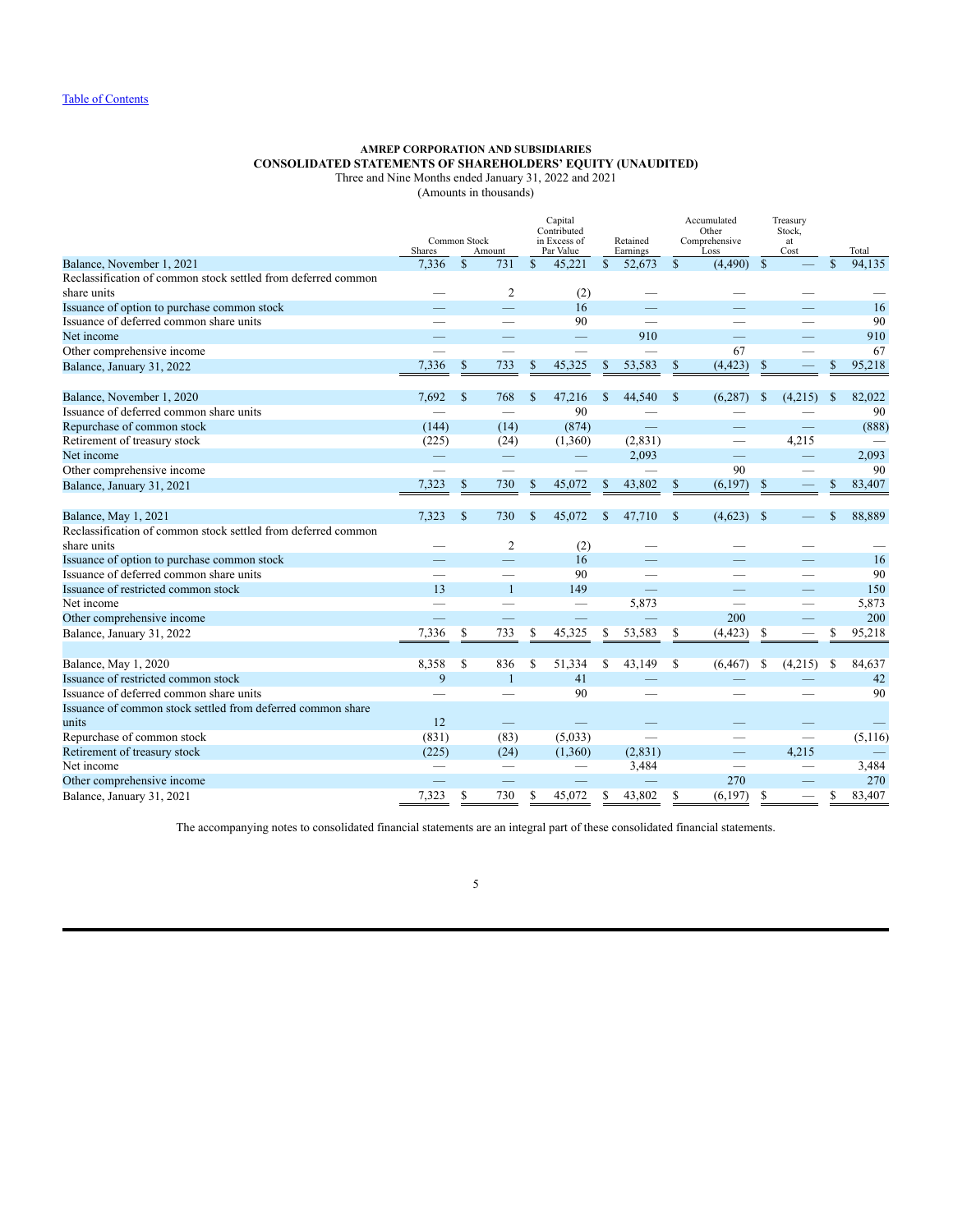# **AMREP CORPORATION AND SUBSIDIARIES**

# **CONSOLIDATED STATEMENTS OF CASH FLOWS (UNAUDITED)**

Nine Months ended January 31, 2022 and 2021

(Amounts in thousands)

<span id="page-6-0"></span>

|                                                                                   |                 | Nine Months ended January 31 |  |  |  |
|-----------------------------------------------------------------------------------|-----------------|------------------------------|--|--|--|
|                                                                                   | 2022            | 2021                         |  |  |  |
| CASH FLOWS FROM OPERATING ACTIVITIES:                                             |                 |                              |  |  |  |
| Net income                                                                        | 5.873<br>\$     | S.<br>3,484                  |  |  |  |
| Adjustments to reconcile net income to net cash provided by operating activities: | 217             |                              |  |  |  |
| Depreciation<br>Amortization of debt issuance costs                               | 71              | 424<br>30                    |  |  |  |
|                                                                                   |                 |                              |  |  |  |
| Non-cash credits and charges:                                                     |                 |                              |  |  |  |
| Stock-based compensation                                                          | 178<br>1.771    | 132                          |  |  |  |
| Deferred income tax provision                                                     |                 | 1,301<br>298                 |  |  |  |
| Net periodic pension cost                                                         | (369)           |                              |  |  |  |
| Gain on debt forgiveness                                                          | (45)            | (300)                        |  |  |  |
| Changes in assets and liabilities:                                                |                 |                              |  |  |  |
| Real estate inventory and investment assets<br>Other assets                       | (5,608)         | (2,750)                      |  |  |  |
|                                                                                   | (34)            | (297)                        |  |  |  |
| Accounts payable and accrued expenses                                             | (262)           | 951                          |  |  |  |
| Accrued pension costs<br>Taxes receivable                                         |                 | (1, 847)                     |  |  |  |
|                                                                                   | (379)           |                              |  |  |  |
| Net cash provided by operating activities                                         | 1,413           | 1,426                        |  |  |  |
|                                                                                   |                 |                              |  |  |  |
| <b>CASH FLOWS FROM INVESTING ACTIVITIES:</b>                                      |                 |                              |  |  |  |
| Proceeds from corporate-owned life insurance policy                               | 92              |                              |  |  |  |
| Capital expenditures                                                              | (1,259)         | (3)                          |  |  |  |
| Net cash used in investing activities                                             | (1,167)         | (3)                          |  |  |  |
|                                                                                   |                 |                              |  |  |  |
| CASH FLOWS FROM FINANCING ACTIVITIES:                                             |                 |                              |  |  |  |
| Proceeds from debt financing                                                      | 6.857           | 5,466                        |  |  |  |
| Principal debt payments                                                           | (4, 554)        | (3,782)                      |  |  |  |
| Payments for debt issuance costs                                                  | (50)            | (87)                         |  |  |  |
| Repurchase of common stock                                                        |                 | (5,116)                      |  |  |  |
| Net cash provided by (used in) financing activities                               | 2,253           | (3,519)                      |  |  |  |
|                                                                                   |                 |                              |  |  |  |
| Increase (decrease) in cash and cash equivalents                                  | 2,499           | (2,096)                      |  |  |  |
| Cash and cash equivalents, beginning of period                                    | 24,801          | 17,502                       |  |  |  |
| Cash and cash equivalents, end of period                                          | \$<br>27,300    | \$<br>15,406                 |  |  |  |
|                                                                                   |                 |                              |  |  |  |
| SUPPLEMENTAL CASH FLOW INFORMATION:                                               |                 |                              |  |  |  |
| Income taxes refunded, net                                                        | \$              | \$                           |  |  |  |
| Interest paid, net of amount capitalized                                          | $\overline{\$}$ | $\overline{\$}$<br>52        |  |  |  |
|                                                                                   |                 |                              |  |  |  |

Right-of-use assets obtained in exchange for operating lease liabilities  $\frac{\$ \qquad 42 \qquad \$ \qquad --}$ 

The accompanying notes to consolidated financial statements are an integral part of these consolidated financial statements.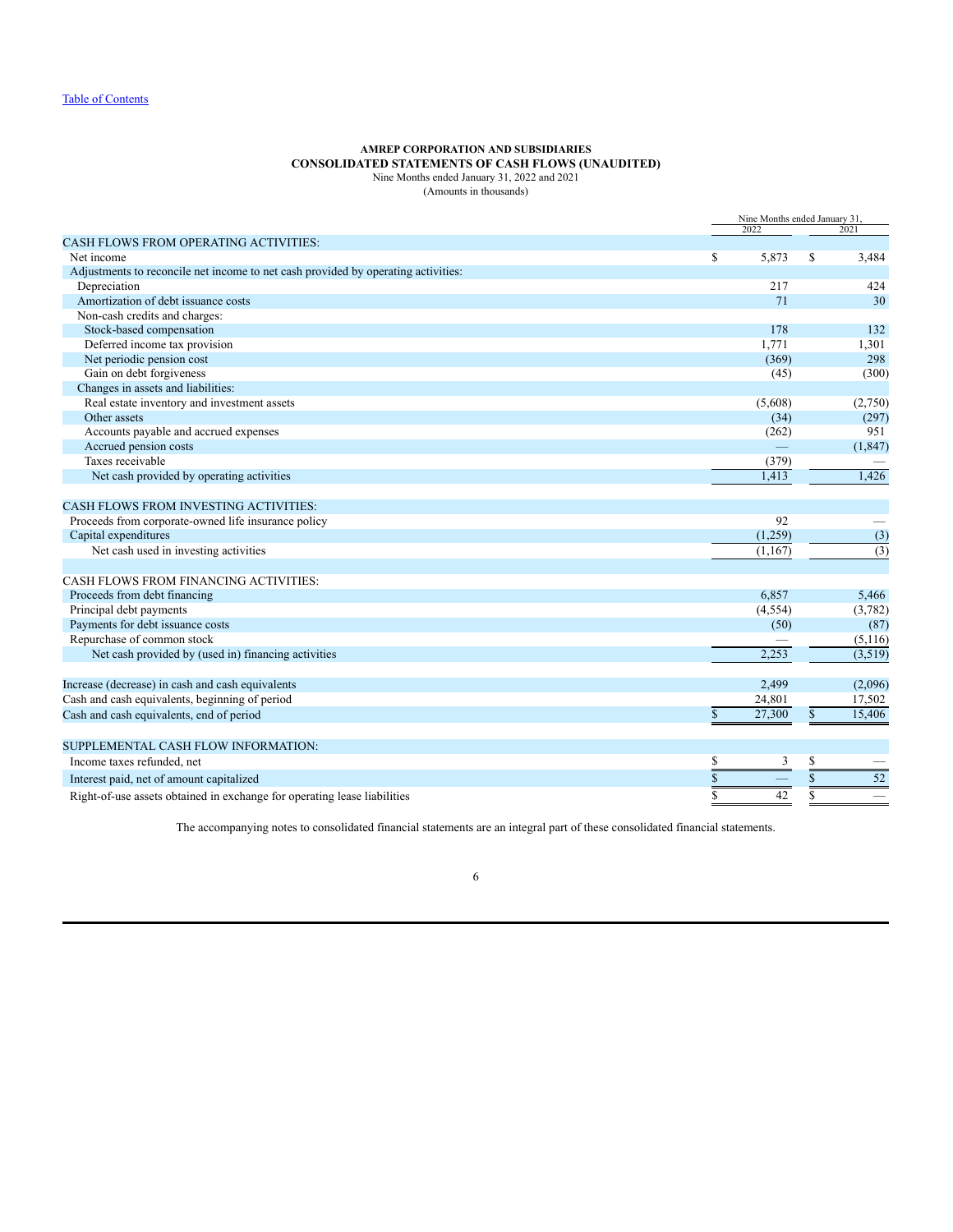### **AMREP CORPORATION AND SUBSIDIARIES**

Notes to Consolidated Financial Statements (Unaudited) Three and Nine Months Ended January 31, 2022 and 2021

#### <span id="page-7-0"></span>**(1) SUMMARY OF SIGNIFICANT ACCOUNTING AND FINANCIAL REPORTING POLICIES**

The accompanying unaudited consolidated financial statements have been prepared by AMREP Corporation (the "Company") pursuant to the rules and regulations of the Securities and Exchange Commission (the "SEC") for interim financial information, and do not include all the information and footnotes required by accounting principles generally accepted in the United States of America for complete financial statements. The Company, through its subsidiaries, is primarily engaged in two business segments: land development and homebuilding. The Company has no foreign sales or activities outside the United States. All references to the Company in this quarterly report on Form 10-Q include the Registrant and its subsidiaries. All significant intercompany accounts and transactions have been eliminated in consolidation.

In the opinion of management, these unaudited consolidated financial statements include all adjustments, which are of a normal recurring nature, considered necessary to reflect a fair presentation of the results for the interim periods presented. The results of operations for such interim periods are not necessarily indicative of what may occur in future periods. Unless the context otherwise indicates, all references to 2022 and 2021 are to the fiscal years ending April 30, 2022 and 2021.

The unaudited consolidated financial statements herein should be read in conjunction with the Company's annual report on Form 10-K for the year ended April 30, 2021, which was filed with the SEC on July 27, 2021 (the "2021 Form 10-K"). Certain 2021 balances in these financial statements have been reclassified to conform to the current year presentation with no effect on net income or shareholders' equity.

#### Summary of Significant Accounting Policies

The significant accounting policies used in preparing these consolidated financial statements are consistent with the accounting policies described in the 2021 Form 10-K, except as described below.

Share-based compensation: The Company accounts for awards of restricted stock, stock options and deferred stock units in accordance with Accounting Standards Codification 718-10, which requires that compensation cost for all stock awards be calculated and amortized over the service period (generally equal to the vesting period). Compensation expense for awards of restricted stock, stock options and deferred stock units are based on the fair value of the awards at their grant dates. To estimate the grant-date fair value of stock options, the Company uses the Black-Scholes option-pricing model. The Black-Scholes model estimates the per share fair value of an option on its date of grant based on the following: the option's exercise price; the price of the underlying stock on the date of grant; the estimated dividend yield; a "risk-free" interest rate; the estimated option term; and the expected volatility. For the "risk-free" interest rate, the Company uses a U.S. Treasury bond due in a number of years equal to the option's expected term. To estimate expected volatility, the Company analyzes the historic volatility of the Company's common stock.

#### New Accounting Pronouncements

In December 2019, the Financial Accounting Standards Board issued Accounting Standards Update ("ASU") 2019-12, *Income Taxes – Simplifying the Accounting for Income Taxes*, which removes certain exceptions for companies related to tax allocations and simplifies when companies recognize deferred tax liabilities in an interim period. ASU 2019-12 was effective for the Company's fiscal year beginning May 1, 2021. The adoption of ASU 2019-12 by the Company did not have any effect on its consolidated financial statements.

There are no other new accounting standards or updates to be adopted that the Company currently believes might have a significant impact on its consolidated financial statements.

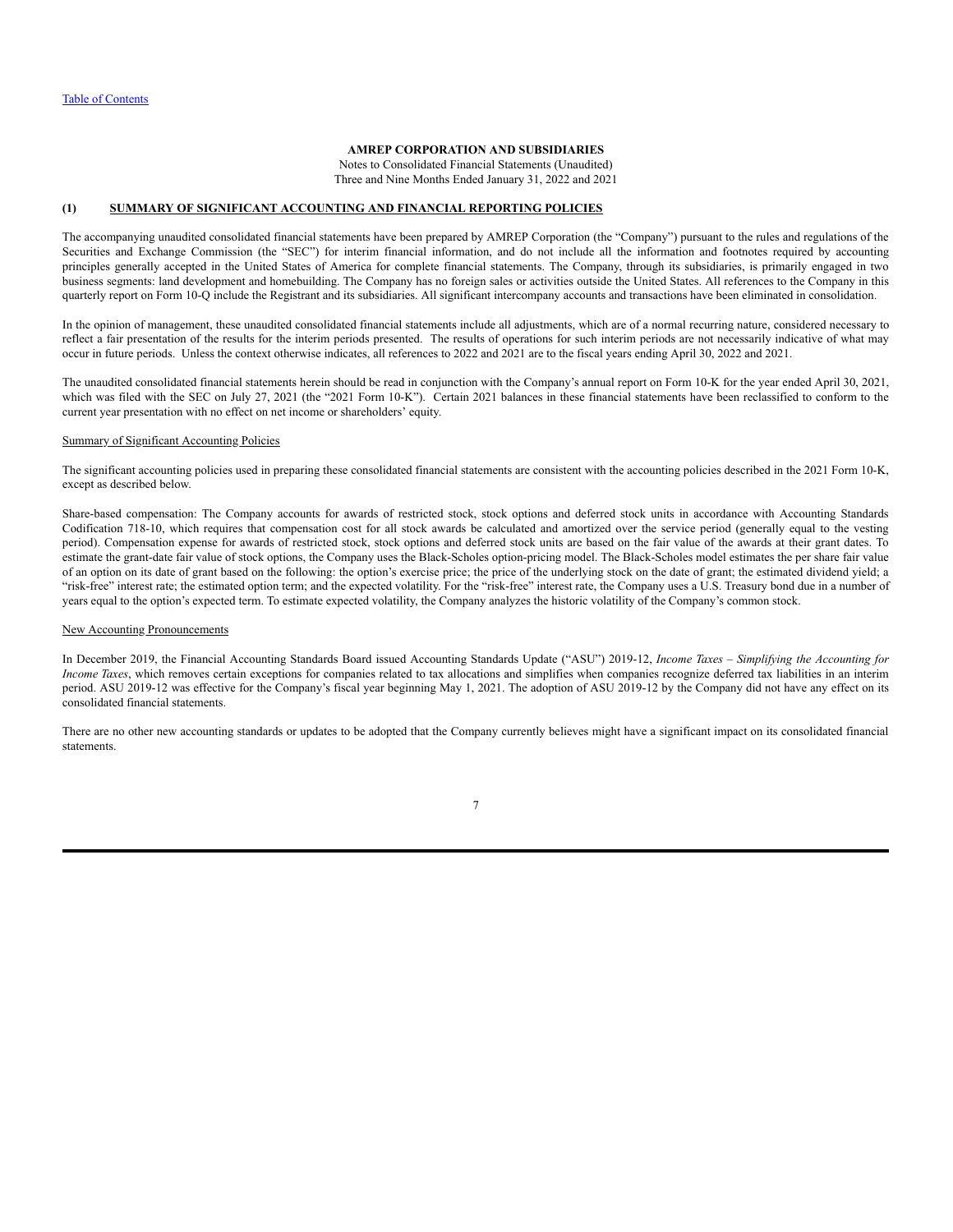#### **(2) REAL ESTATE INVENTORY**

Real estate inventory consists of (in thousands):

|                                                 | January 31.<br>2022 |        | April 30,<br>2021 |
|-------------------------------------------------|---------------------|--------|-------------------|
| Land held for development or sale in New Mexico |                     | 55,773 | 49.918            |
| Land held for development or sale in Colorado   |                     | 4.022  | 3.975             |
| Homebuilding finished inventory                 |                     | 1.410  | 417               |
| Homebuilding construction in process            |                     | 3.581  | 1.279             |
|                                                 |                     | 64.786 | 55.589            |

### **(3) INVESTMENT ASSETS, NET**

Investment assets, net consist of (in thousands):

|                                    |  | January 31,<br>2022 | April 30,<br>2021 |
|------------------------------------|--|---------------------|-------------------|
| Land held for long-term investment |  | 9.775               | 9,775             |
| <b>Buildings</b>                   |  |                     | 10,003            |
| Less accumulated depreciation      |  |                     | (6, 196)          |
| Buildings, net                     |  |                     | 3,807             |
|                                    |  |                     | 13.582            |

As of April 30, 2021, buildings were comprised of a 143,000 square foot warehouse and office facility located in Palm Coast, Florida. In October 2021, the Company sold this 143,000 square foot warehouse and office facility. Depreciation associated with buildings was \$152,000 for the three months ended January 31, 2021 and \$200,000 and \$415,000 for the nine months ended January 31, 2022 and January 31, 2021.

#### **(4) OTHER ASSETS**

Other assets consist of (in thousands):

|                                                                 | January 31,<br>2022 | April 30,<br>2021 |
|-----------------------------------------------------------------|---------------------|-------------------|
| Prepaid expenses                                                | 412                 | 324               |
| Receivables                                                     | 39                  |                   |
| Right-of-use assets associated with leases of office facilities | 123                 | 84                |
| Other assets                                                    | 80                  | 172               |
| Property                                                        | 1.244               |                   |
| Equipment                                                       | 235                 | 222               |
| Less accumulated depreciation                                   | (209)               | (194)             |
| Property and equipment, net                                     | 1.270               | 28                |
|                                                                 | 1.924               | 645               |

Prepaid expenses as of January 31, 2022 primarily consisted of stock compensation, insurance, real estate taxes and utility deposits. Amortized lease cost for right-of-use assets associated with the leases of office facilities was \$8,000 and \$41,000 for the three months ended January 31, 2022 and January 31, 2021 and \$46,000 and \$83,000 for the nine months ended January 31, 2022 and January 31, 2021.

In August 2021, the Company acquired a 7,000 square foot office building in Rio Rancho, New Mexico from which its real estate business now operates. Depreciation expense associated with property and equipment was\$14,000 and \$2,000 for the three months ended January 31, 2022 and January 31, 2021 and \$17,000 and \$9,000 for the nine months ended January 31, 2022 and January 31, 2021.

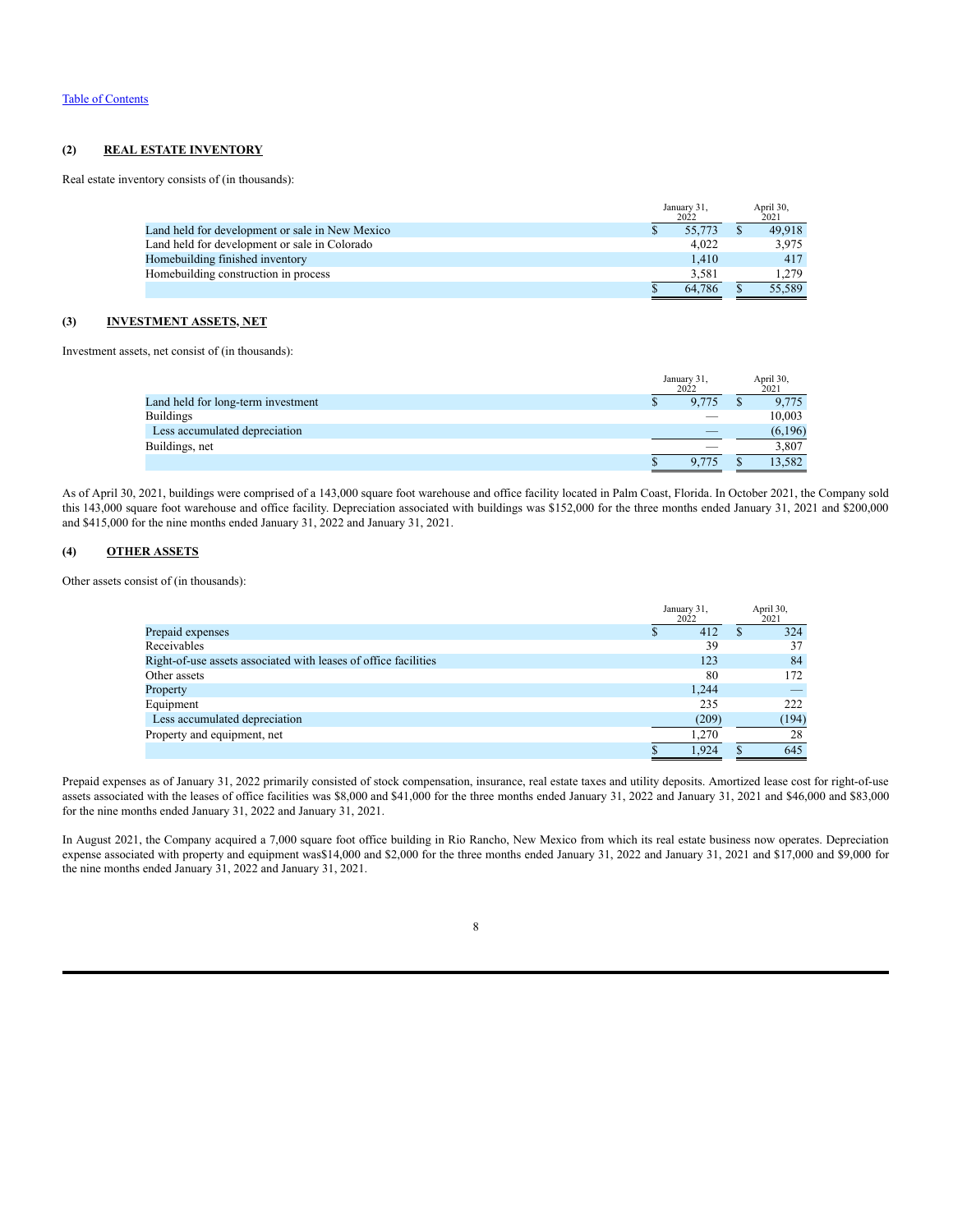### **(5) ACCOUNTS PAYABLE AND ACCRUED EXPENSES**

Accounts payable and accrued expenses consist of (in thousands):

|                               |   | January 31,<br>2022 |   | April 30,<br>2021 |
|-------------------------------|---|---------------------|---|-------------------|
| Real estate operations        |   |                     |   |                   |
| Accrued expenses              | S | 970                 | S | 658               |
| Trade payables                |   | 1,486               |   | 1,377             |
| Real estate customer deposits |   | 1,373               |   | 1,769             |
|                               |   | 3,829               |   | 3,804             |
| Corporate operations          |   | 367                 |   | 654               |
|                               |   | 4.196               |   | 4,458             |

### **(6) NOTES PAYABLE**

Notes payable, net consist of (in thousands):

|                                 | January 31<br>2022 | April 30.<br>2021 |
|---------------------------------|--------------------|-------------------|
| Real estate notes payable       |                    | 3.482             |
| Unamortized debt issuance costs |                    | (34)              |
|                                 |                    | 3.448             |

The following tables present information on the Company's notes payable in effect during the nine months ended January 31, 2022 (dollars in thousands):

|                               | Principal Amount |                               |             |       |             |       |                      |     |  |                   |  |
|-------------------------------|------------------|-------------------------------|-------------|-------|-------------|-------|----------------------|-----|--|-------------------|--|
|                               | Available for    |                               |             |       | Outstanding |       |                      |     |  |                   |  |
|                               |                  | Principal Amount<br>Borrowing |             |       |             |       | Principal Repayments |     |  |                   |  |
|                               | January 31,      |                               | January 31, |       | April 30,   |       | Three Months ended   |     |  | Nine Months ended |  |
| Loan Identifier               | 2022             |                               |             | 2022  |             | 2021  | January 31, 2022     |     |  | January 31, 2022  |  |
| Revolving Line of Credit      |                  | 2,427                         |             |       |             |       | __                   |     |  |                   |  |
| Lomas Encantadas U2B P3       |                  |                               |             |       |             | 410   |                      |     |  | 1,770             |  |
| Hawk Site U37                 |                  |                               |             |       |             |       |                      |     |  |                   |  |
| Hawk Site U23 U40             |                  | 1,678                         |             |       |             | 30    |                      |     |  | 30                |  |
| Lavender Fields – acquisition |                  |                               |             |       |             | 1,749 |                      |     |  | 1,704             |  |
| Lavender Fields - development |                  | 2.194                         |             | 241   |             | 1,293 |                      | 263 |  | 1,052             |  |
| La Mirada                     |                  | 1,877                         |             | 5,498 |             | __    |                      |     |  |                   |  |
|                               |                  |                               |             | 5.739 |             | 3,482 |                      |     |  |                   |  |

|                               | Mortgaged Property   |             |                               |                   |  |  |  |  |  |  |
|-------------------------------|----------------------|-------------|-------------------------------|-------------------|--|--|--|--|--|--|
|                               | <b>Interest Rate</b> | Book Value  | Capitalized Interest and Fees |                   |  |  |  |  |  |  |
|                               | January 31,          | January 31. | Three Months ended            | Nine Months ended |  |  |  |  |  |  |
| Loan Identifier               | 2022                 | 2022        | January 31, 2022              | January 31, 2022  |  |  |  |  |  |  |
| Revolving Line of Credit      | $3.75 \%$ \$         | 1,693       | $\overline{\phantom{a}}$      |                   |  |  |  |  |  |  |
| Hawk Site U23 U40             | 3.75%                | 4.709       |                               |                   |  |  |  |  |  |  |
| Lavender Fields – development | 3.75%                | 6.560       |                               | 23                |  |  |  |  |  |  |
| La Mirada                     | 3.75%                | 8.851       | 90                            | 151               |  |  |  |  |  |  |

As of January 31, 2022, the Company and each of its subsidiaries were in compliance with the financial covenants contained in the loan documentation for the then outstanding notes payable. Refer to Notes 6 and 19 to the consolidated financial statements contained in the 2021 Form 10-K for additional detail about each of the above notes payable.

As of January 31, 2022, the Company had a letter of credit outstanding under its Revolving Line of Credit in the principal amount of \$1,323,000 in favor of a municipality guarantying the completion of improvements in a subdivision being constructed by the Company. As of January 31, 2022, the Company had loan reserves outstanding under its note payable for La Mirada in the aggregate principal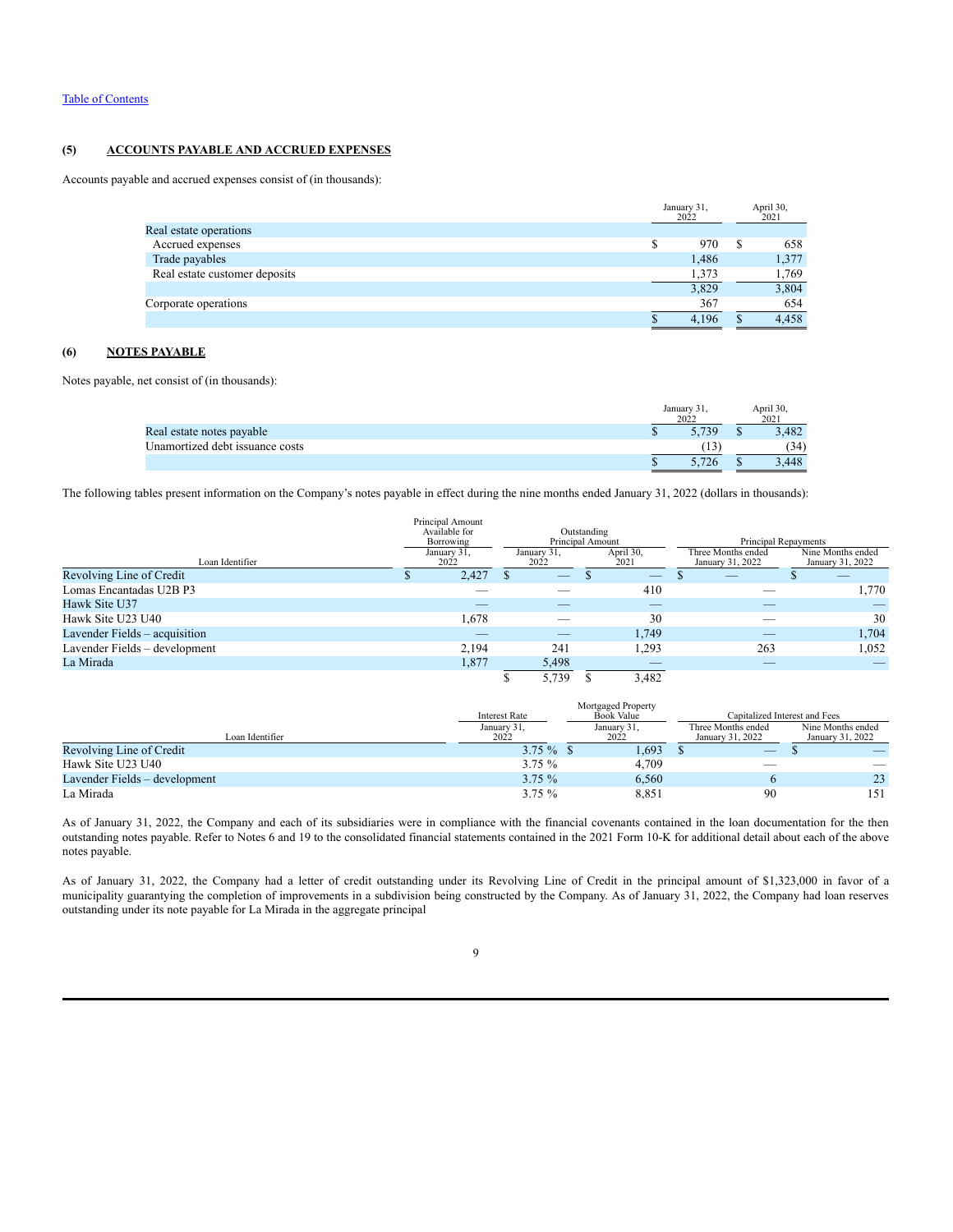amount of \$2,364,000 in favor of a municipality guarantying the completion of improvements in a subdivision being constructed by the Company. The amounts under the letter of credit and loan reserves are not reflected as outstanding principal in notes payable.

The note payable identified as "Hawk Site U37" was terminated in October 2021. The note payable identified as "Lomas Encantadas U2B P3" was terminated in January 2022. The outstanding principal amount of the note payable identified as "Lavender Fields – acquisition" was prepaid in full without penalty in June 2021 following the parties agreeing to reduce the outstanding principal amount by \$45,000, which was recognized as Other income during the nine months ended January 31, 2022.

In April 2020, BOKF, NA dba Bank of Albuquerque provided a loan to the Company pursuant to the Paycheck Protection Program administered by the U.S. Small Business Administration. The amount of the loan was \$298,000. The Company made no principal repayments and accrued interest in the amount of \$2,000 related to this loan during the nine months ended January 31, 2021. During the three months ended January 31, 2021, the Company received notice of forgiveness pursuant to the terms of the program of the entire principal amount of the loan and all accrued interest. The Company recognized this gain on debt forgiveness in Other income during the three and nine months ending January 31, 2021.

The following table summarizes the notes payable scheduled principal repayments subsequent to January 31, 2022 (in thousands):

| Fiscal Year | <b>Scheduled Payments</b> |
|-------------|---------------------------|
| 2022        | ۰D                        |
| 2023        | 241                       |
| 2024        | 5,498                     |
| Total       | 5,739                     |

### **(7) REVENUES**

Land sale revenues. Substantially all of the land sale revenues were received from two and three customers for the three and nine months ended January 31, 2022 and two and four customers for the three and nine months ended January 31, 2021. There were no outstanding receivables from these customers as of January 31, 2022 or January 31, 2021.

Building sales and other revenues. Building sales and other revenues consist of (in thousands):

|                                                | Three Months ended January 31. |  | Nine Months ended January 31. |  |       |  |       |  |  |
|------------------------------------------------|--------------------------------|--|-------------------------------|--|-------|--|-------|--|--|
|                                                | 2022                           |  | 2021                          |  | 2022  |  | 2021  |  |  |
| Sale of building                               |                                |  |                               |  | 6.750 |  |       |  |  |
| Oil and gas royalties                          | 48                             |  | 46                            |  | 223   |  |       |  |  |
| Public improvement district reimbursements     | 291                            |  | 110                           |  | 530   |  | 354   |  |  |
| Private infrastructure reimbursement covenants | 48                             |  | 84                            |  | 131   |  | 462   |  |  |
| Miscellaneous other revenues                   | 174                            |  | 406                           |  | 784   |  | 995   |  |  |
|                                                | 561                            |  | 646                           |  | 8.418 |  | 1.893 |  |  |

The Company owned a 143,000 square foot warehouse and office facility located in Palm Coast, Florida during the nine months ended January 31, 2022, which was leased to a third party through August 2020 and a portion of which was leased to the same third party after August 2020. Sale of building during the nine months ended January 31, 2022 consisted of the sale of this 143,000 square foot warehouse and office facility in October 2021.

Refer to Note 7 to the consolidated financial statements contained in the 2021 Form 10-K for additional detail about each category of building sales and other revenues. Miscellaneous other revenues for the three and nine months ended January 31, 2022 primarily consisted of rent received from the tenant of the building in Palm Coast, Florida and tenants at a shopping center in Albuquerque,New Mexico, payments for impact fee credits, a non-refundable option payment and sale of equipment. Miscellaneous other revenues for the three and nine months ended January 31, 2021 primarily consisted of rent received from the tenant of the buildings in Palm Coast, Florida and a tenant at the 14,000 square foot, single tenant retail building in Rio Rancho, New Mexico, payments for impact fee credits, installation of telecommunications equipment in subdivisions and a land condemnation.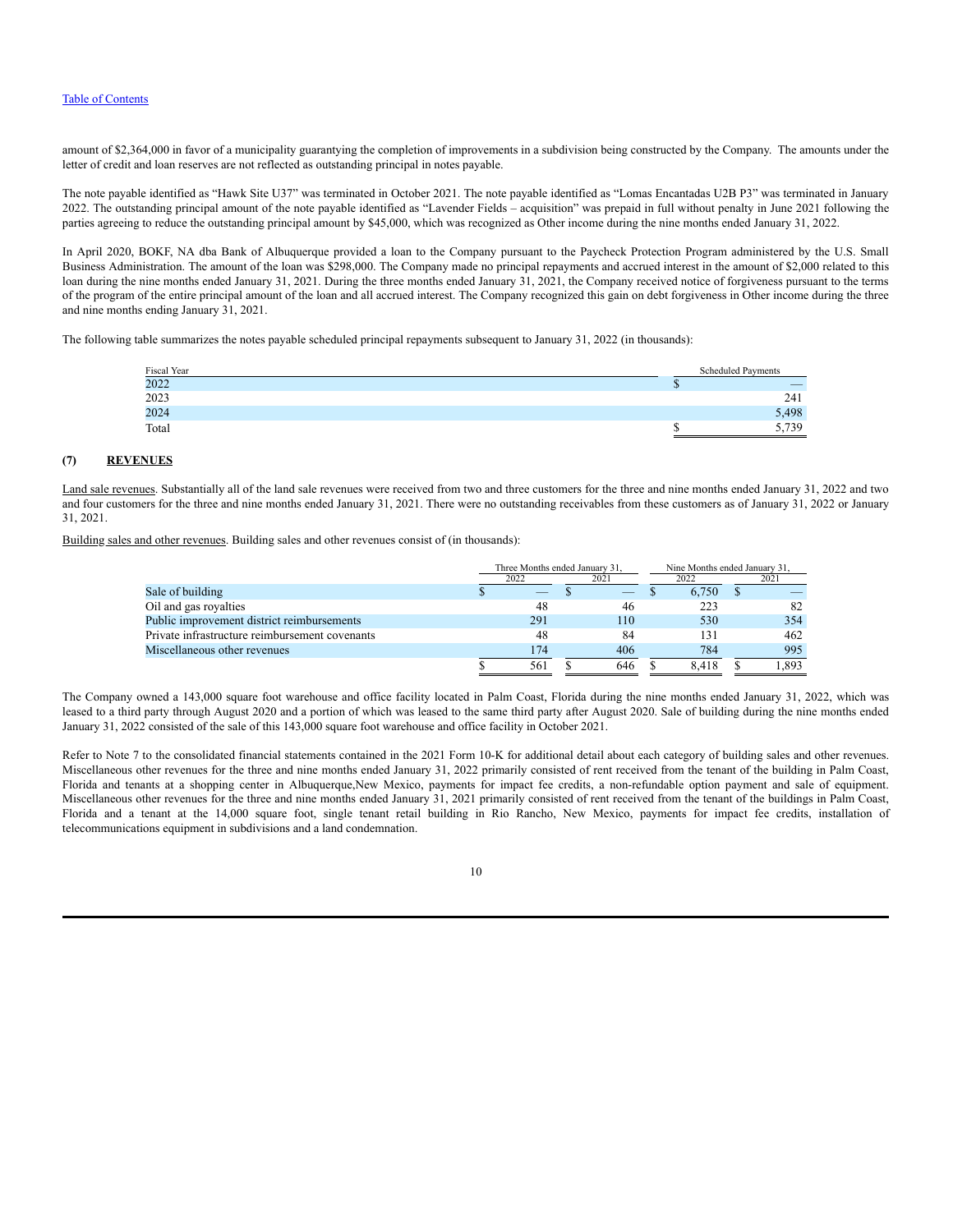#### Major customers:

- There were two customers with revenues in excess of 10% of the Company's revenues during the three months ended January 31, 2022. The revenues for each such customer during the three months ended January 31, 2022 were as follows: \$1,458,000 and \$4,068,000, with each of these revenues reported in the Company's land development business segment.
- There were three customers with revenues in excess of 10% of the Company's revenues during the nine months ended January 31, 2022. The revenues for each such customer during the nine months ended January 31, 2022 were as follows: \$3,699,000, \$4,844,000 and \$10,754,000, with each of these revenues reported in the Company's land development business segment.
- There were two customers with revenues in excess of 10% of the Company's revenues during the three months ended January 31, 2021. The revenues for each such customer during the three months ended January 31, 2021 were as follows: \$2,034,000 and \$2,427,000, with each of these revenues reported in the Company's land development business segment.
- There were four customers with revenues in excess of 10% of the Company's revenues during the nine months ended January 31, 2021. The revenues for each such customer during the nine months ended January 31, 2021 were as follows: \$2,490,000, \$3,011,000, \$4,596,000 and \$7,244,000, with each of these revenues reported in the Company's land development business segment.

### **(8) COST OF REVENUES**

Building sales and other cost of revenues during the nine months ended January 31, 2022 consist of the sale of a 143,000 square foot warehouse and office facility located in Palm Coast, Florida.

### **(9) GENERAL AND ADMINISTRATIVE EXPENSES**

General and administrative expenses consist of (in thousands):

|                  | Three Months ended January 31. |       |  | Nine Months ended January 31. |  |       |  |  |
|------------------|--------------------------------|-------|--|-------------------------------|--|-------|--|--|
|                  | 2022                           | 2021  |  | 2022                          |  | 2021  |  |  |
| Land development | .098                           | 829   |  | 250                           |  | .326  |  |  |
| Homebuilding     | າາາ                            |       |  | 621                           |  | 368   |  |  |
| Corporate        | 220                            | 376   |  | 1.003                         |  | 2.112 |  |  |
|                  | 1.540                          | 1.342 |  | 3.983                         |  | 4,306 |  |  |

#### **(10) BENEFIT PLANS**

#### Pension plan

Refer to Note 11 to the consolidated financial statements contained in the 2021 Form 10-K for detail regarding the Company's defined benefit pension plan. The Company recognizes the known changes in the funded status of the pension plan in the period in which the changes occur through other comprehensive income, net of the related deferred income tax effect. The Company recorded, net of tax, other comprehensive income of \$67,000 and \$90,000 during the three months ended January 31, 2022 and January 31, 2021 and \$200,000 and \$270,000 during the nine months ended January 31, 2022 and January 31, 2021 to account for the net effect of changes to the unfunded portion of pension liability. The Company funds the pension plan in compliance with IRS funding requirements. The Company did not make any contributions to the pension plan during the three or nine months ended January 31, 2022 or during the three months ended January 31, 2021. The Company made voluntary contributions to the pension plan of \$1,847,000 during the nine months ended January 31, 2021.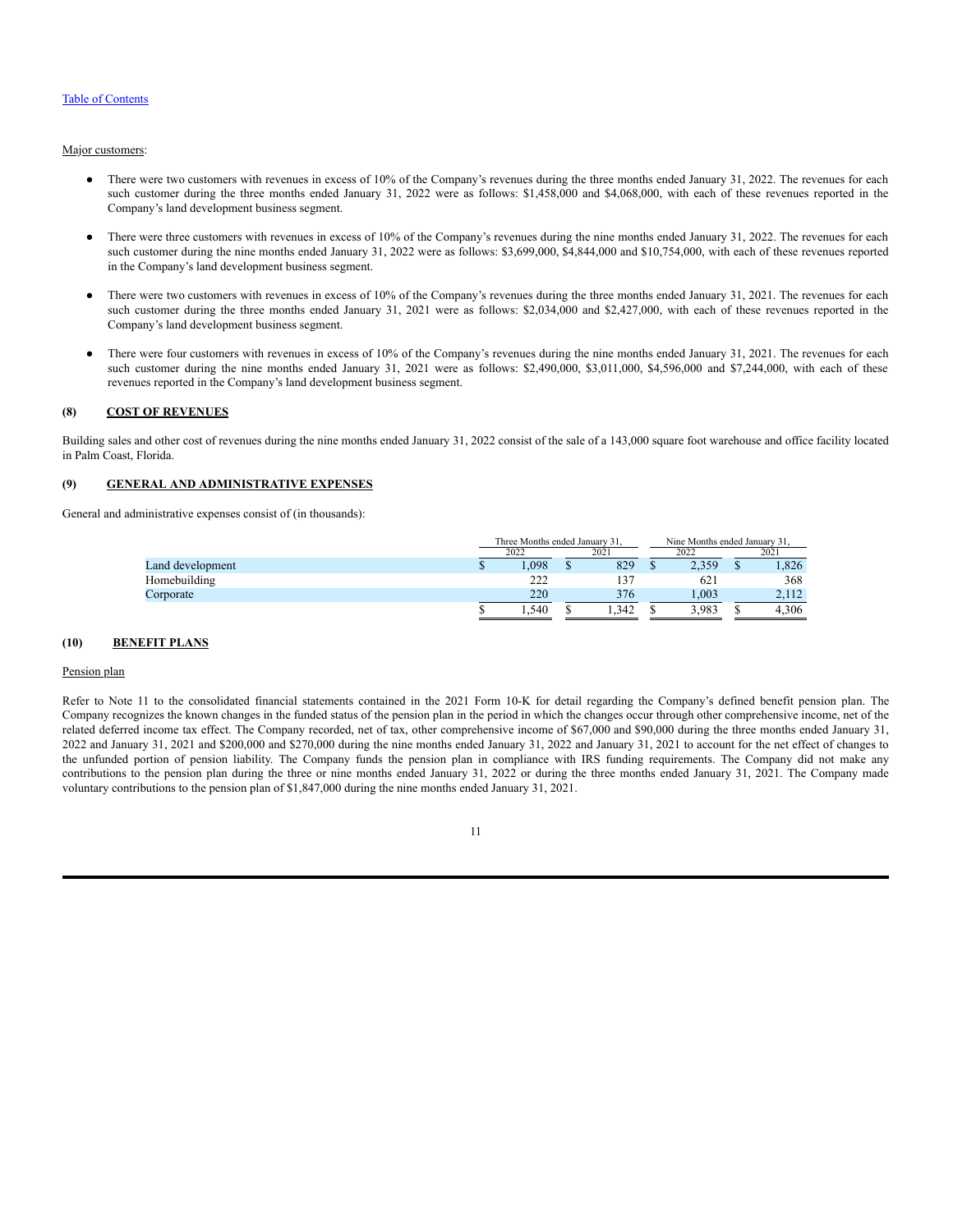#### Equity compensation plan

Refer to Note 11 to the consolidated financial statements contained in the 2021 Form 10-K for detail regarding the AMREP Corporation 2016 Equity Compensation Plan (the "Equity Plan"). The summary of the restricted share award activity during the nine months ended January 31, 2022 presented below represents the maximum number of shares that could become vested after these dates:

|                                                         | Number of     |
|---------------------------------------------------------|---------------|
| Restricted share awards                                 | <b>Shares</b> |
| Non-vested as of April 30, 2021                         | 29,000        |
| Granted during the nine months ended January 31, 2022   | 13,000        |
| Vested during the nine months ended January 31, 2022    | (20,500)      |
| Forfeited during the nine months ended January 31, 2022 |               |
| Non-vested as of January 31, 2022                       | 21,500        |

The Company recognized non-cash compensation expense related to the vesting of restricted shares of common stock net of forfeitures of \$25,000 and \$20,000 during the three months ended January 31, 2022 and January 31, 2021 and \$72,000 and \$27,000 during the nine months ended January 31, 2022 and January 31, 2021. As of January 31, 2022 and January 31, 2021, there was \$111,000 and \$53,000 of unrecognized compensation expense related to restricted shares of common stock previously issued under the Equity Plan which had not vested as of those dates, which is expected to be recognized over the remaining vesting term not to exceed three years.

In November 2021, the Company granted Christopher V. Vitale, the President and Chief Executive Officer of the Company, an option to purchase 50,000 shares of common stock of the Company under the Equity Plan with an exercise price of \$14.24 per share, which was the closing price on the New York Stock Exchange on the date of grant. The option will become exercisable for 100% of the option shares on November 1, 2026 if Mr. Vitale is employed by, or providing service to, the Company on such date. Subject to the definitions in the Equity Plan, in the event (a) Mr. Vitale has a termination of employment with the Company on account of death or disability, (b) the Company terminates Mr. Vitale's employment with the Company for any reason other than cause or (c) of a change in control, then the option will become immediately exercisable for 100% of the option shares. The option has a term of ten years from the date of grant and terminates at the expiration of that period. The option automatically terminates upon: (i) the expiration of the three month period after Mr. Vitale ceases to be employed by the Company, if the termination of his employment by Mr. Vitale or the Company is for any reason other than as hereinafter set forth in clauses (ii), (iii) or (iv); (ii) the expiration of the one year period after Mr. Vitale ceases to be employed by the Company on account of Mr. Vitale's disability; (iii) the expiration of the one year period after Mr. Vitale ceases to be employed by the Company, if Mr. Vitale dies while employed by the Company; or (iv) the date on which Mr. Vitale ceases to be employed by the Company, if the termination is for cause. If Mr. Vitale engages in conduct that constitutes cause after Mr. Vitale's employment terminates, the option immediately terminates. Notwithstanding the foregoing, in no event may the option be exercised after the date that is immediately before the tenth anniversary of the date of grant. Except as described above, any portion of the option that is not exercisable at the time Mr. Vitale has a termination of employment with the Company immediately terminates. The fair value of the option was \$252,000 as of the date of grant using the Black-Scholes fair value option valuation model. The following assumptions were used for determining the fair value of the option: expected volatility of 38.04%; average risk-free interest rate of 1.46%; dividend yield of 0%; and expected life of 7.5 years. As of January 31, 2022, the option has not been exercised, cancelled or forfeited. The Company recognized non-cash compensation expense related to the option of \$16,000 during each of the three and nine months ended January 31, 2022. As of January 31, 2022, the option was out-of-the-money and therefore was not included in "weighted average number of common shares outstanding – diluted" when calculating diluted earnings per share. The option could be dilutive to earnings per share in the future.

In connection with the resignation of a director in September 2020, the Company (i) issued 12,411 shares of common stock in October 2020 pursuant to an equivalent number of deferred common share units previously issued to such director and (ii) paid \$20,000 in September 2020 to such director in lieu of issuance of deferred common share units earned for calendar year 2020.

Director compensation non-cash expense, which is recognized for the expected annual grant of deferred common share units to non-employee members of the Company's Board of Directors ratably over the director's service in office during the calendar year, was \$23,000 and \$15,000 during the three months ended January 31, 2022 and January 31, 2021 and \$68,000 and \$58,000 during the nine months ended January 31, 2022 and January 31, 2021. As of January 31, 2022, there was \$8,000 of accrued compensation expense related to the deferred stock units expected to be issued in December 2022. As of January 31, 2021, there was \$8,000 of accrued compensation expense related to the deferred stock units issued in December 2021.

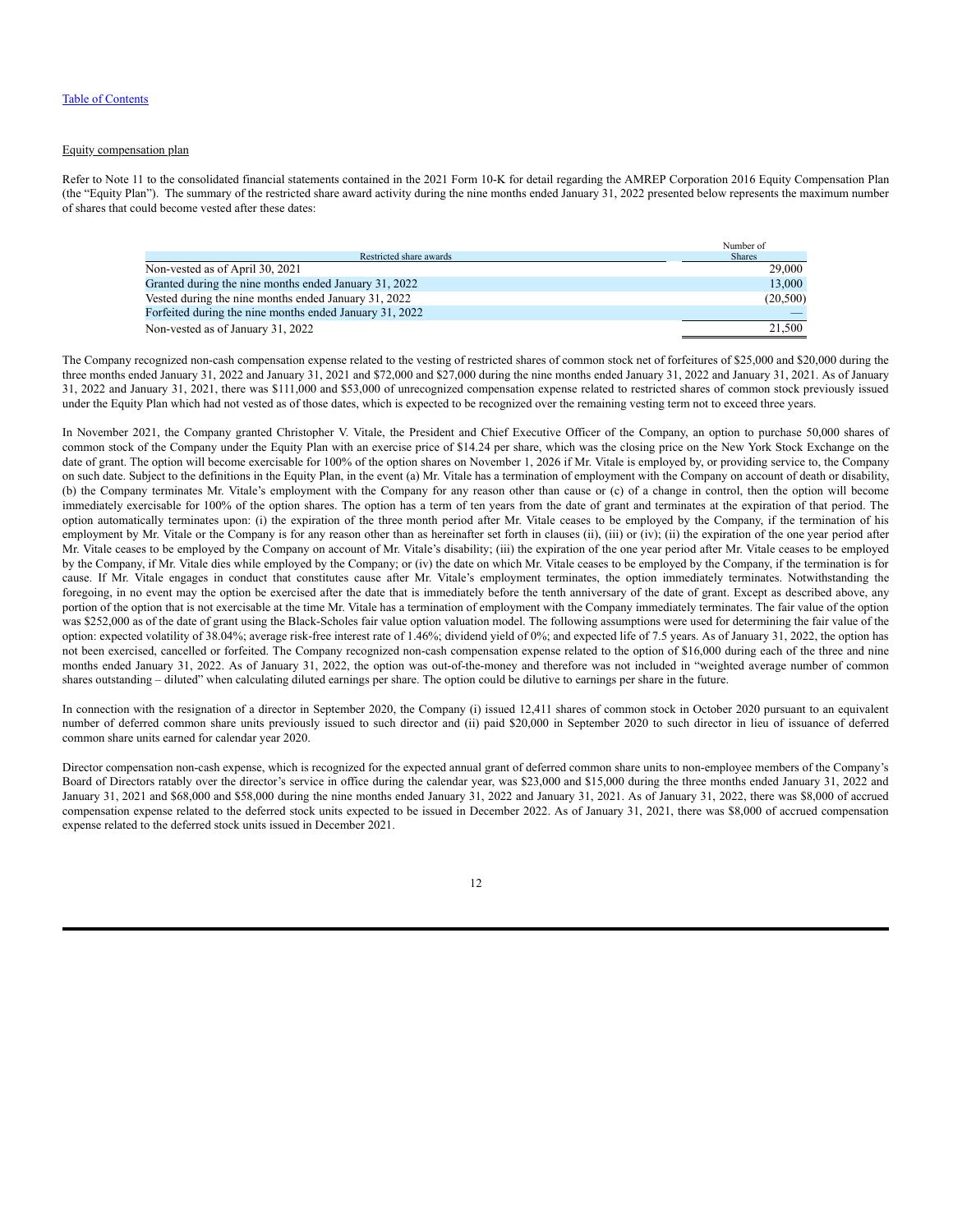### **(11) OTHER INCOME**

There was no other income for the three months ended January 31, 2022. Other income for the nine months ended January 31, 2022 consisted of \$185,000 received in connection with a bankruptcy of a warranty provider, \$45,000 of debt forgiveness with respect to the note payable identified as "Lavender Fields – acquisition" in Note 6 above and \$30,000 received from a life insurance policy for a retired executive of the Company. Other income for the three months ended January 31, 2021 consisted of \$300,000 of debt forgiveness with respect to the loan received by the Company pursuant to the Paycheck Protection Program administered by the U.S. Small Business Administration (refer to Note 6 of the notes to these consolidated financial statements for detail regarding this debt forgiveness). Other income for the nine months ended January 31, 2021 consisted of the \$300,000 of debt forgiveness and a settlement payment of \$650,000 from a former business segment (refer to Note 3 to the consolidated financial statements contained in the 2021 Form 10-K for detail regarding the settlement agreement).

### **(12) STOCK REPURCHASES**

In August 2020, the Company repurchased 11,847 shares of common stock of the Company at a price of \$4.48 per share in a privately negotiated transaction. As of the date of the repurchase, the repurchased shares were retired and returned to the status of authorized but unissued shares of common stock.

In September 2020, the Board of Directors of the Company authorized the Company to purchase up to 1,000,000 shares of common stock of the Company from time to time pursuant to a share repurchase program, subject to the total expenditure for the purchase of shares under the share repurchase program not exceeding \$5,000,000, exclusive of any fees, commissions and other expenses related to such repurchases. Under the share repurchase program, the Company was authorized to repurchase its common stock from time to time, in amounts, at prices, and at such times as the Company deemed appropriate, subject to market conditions, legal requirements and other considerations. The Company's repurchases could be executed using open market purchases, unsolicited or solicited privately negotiated transactions or other transactions, and could be effected pursuant to trading plans intended to qualify under Rule 10b5-1 of the Securities Exchange Act of 1934, as amended. The share repurchase program did not obligate the Company to repurchase any specific number of shares and could be suspended, modified or terminated at any time without prior notice. The share repurchase program did not contain a time limitation during which repurchases were permitted to occur. In October 2020, the Company repurchased 675,616 shares of common stock of the Company at a price of \$6.18 per share in a privately negotiated transaction pursuant to the share repurchase program. As of the date of the repurchase, the repurchased shares were retired and returned to the status of authorized but unissued shares of common stock.

In November 2020, the Company repurchased 143,482 shares of common stock of the Company at a price of \$6.18 per share in a privately negotiated transaction. As of the date of the repurchase, the repurchased shares were retired and returned to the status of authorized but unissued shares of common stock. The share repurchase was not completed pursuant to the Company's share repurchase program.

In November 2020, the Company's share repurchase program was terminated.

### **(13) TREASURY STOCK**

During the three months ended January 31, 2021, 225,250 shares of common stock of the Company held as treasury stock were retired and returned to the status of authorized but unissued shares of common stock.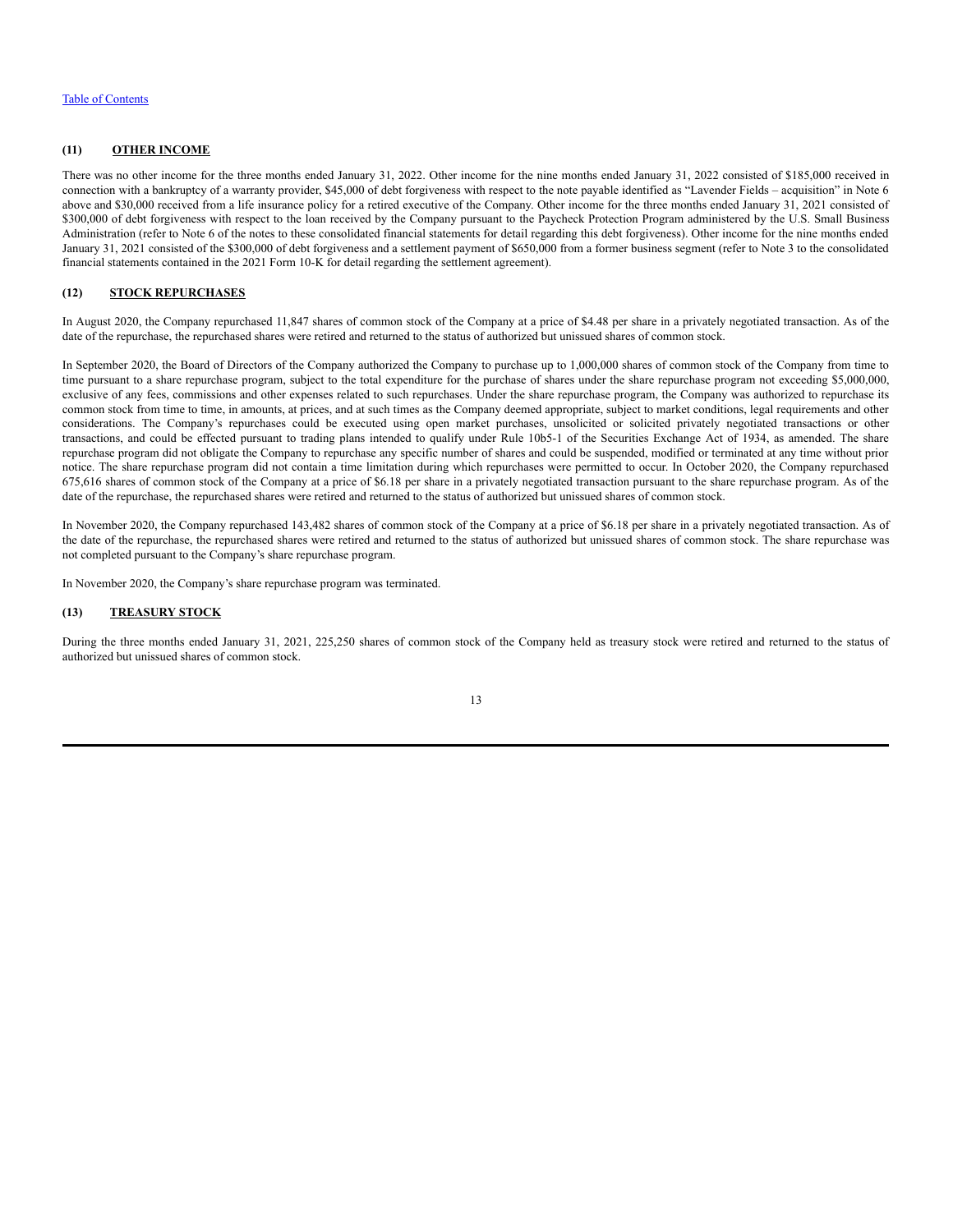# **(14) INFORMATION ABOUT THE COMPANY'S OPERATIONS IN DIFFERENT INDUSTRY SEGMENTS**

The following tables set forth summarized data relative to the industry segments in which the Company operated for the periods indicated (in thousands):

|                                         |                         | Land<br>Development |                         | Homebuilding             |                         | Corporate                |                         | Consolidated    |
|-----------------------------------------|-------------------------|---------------------|-------------------------|--------------------------|-------------------------|--------------------------|-------------------------|-----------------|
| Three months ended January 31, 2022 (a) |                         |                     |                         |                          |                         |                          |                         |                 |
| Revenues                                | \$                      | 7,046               | \$                      | 2,770                    | \$                      | $\overline{\phantom{0}}$ | \$                      | 9,816           |
| Net income (loss)                       |                         | 770                 |                         | 366                      |                         | (226)                    |                         | 910             |
| Provision for income taxes              |                         | 22                  |                         | 95                       |                         | 131                      |                         | 248             |
| Depreciation                            |                         | 12                  |                         |                          |                         | $\overline{c}$           |                         | 14              |
| EBITDA (c)                              | \$                      | 804                 | \$                      | 461                      | \$                      | (93)                     | \$                      | 1,172           |
| Capital expenditures                    | $\overline{s}$          |                     | $\overline{\mathbb{S}}$ | $\overline{4}$           | $\overline{\mathbb{S}}$ |                          | $\overline{\mathbb{S}}$ | $\overline{4}$  |
| Three months ended January 31, 2021 (a) |                         |                     |                         |                          |                         |                          |                         |                 |
| Revenues                                | \$                      | 6,531               | \$                      | 1,262                    | \$                      | 71                       | \$                      | 7,864           |
| Net income (loss)                       |                         | 2,284               |                         | 35                       |                         | (226)                    |                         | 2,093           |
| Provision for income taxes              |                         | 483                 |                         | 7                        |                         | 220                      |                         | 710             |
| Interest income, net (b)                |                         | 20                  |                         |                          |                         | $\mathbf{1}$             |                         | 21              |
| Depreciation                            |                         | 17                  |                         |                          |                         | 137                      |                         | 154             |
| EBITDA (c)                              | \$                      | 2,804               | \$                      | 42                       | \$                      | 132                      | \$                      | 2,978           |
| Capital expenditures                    | \$                      |                     | \$                      | $\mathfrak{Z}$           | \$                      |                          | \$                      | $\overline{3}$  |
| Nine months ended January 31, 2022 (a)  |                         |                     |                         |                          |                         |                          |                         |                 |
| Revenues                                | $\mathbb{S}$            | 24,251              | $\mathsf{\$}$           | 5,410                    | \$                      | 6,898                    | $\mathsf{\$}$           |                 |
| Net income                              |                         | 4,187               |                         | 556                      |                         | 1,130                    |                         | 36,559<br>5,873 |
| Provision for income taxes              |                         | 612                 |                         | 131                      |                         | 958                      |                         | 1,701           |
| Interest income, net (b)                |                         |                     |                         |                          |                         |                          |                         | -1              |
| Depreciation                            |                         | 12                  |                         | $\overline{\phantom{a}}$ |                         | 205                      |                         | 217             |
| EBITDA (c)                              | \$                      | 4,811               | \$                      | 687                      | S.                      | 2,294                    | \$                      | 7,792           |
| Capital expenditures                    | $\overline{\mathbb{S}}$ |                     | $\overline{\mathbb{S}}$ | 15                       | $\overline{\$}$         |                          | $\overline{\$}$         | 16              |
| Total assets as of January 31, 2022     | \$                      | 87,205              | \$                      | 5,491                    | $\mathbf S$             | 12,444                   | \$                      | 105,140         |
|                                         |                         |                     |                         |                          |                         |                          |                         |                 |
| Nine months ended January 31, 2021 (a)  |                         |                     |                         |                          |                         |                          |                         |                 |
| Revenues                                | $\mathbb{S}$            | 19,376              | $\mathsf{\$}$           | 1,464                    | $\$$                    | 486                      | $\mathsf{\$}$           | 21,326          |
| Net income (loss)                       |                         | 4,684               |                         | (116)                    |                         | (1,084)                  |                         | 3,484           |
| Provision (benefit) for income taxes    |                         | 810                 |                         | (44)                     |                         | 409                      |                         | 1,175           |
| Interest income (expense), net (b)      |                         | 30                  |                         |                          |                         | (3)                      |                         | 27              |
| Depreciation                            |                         | 40                  |                         |                          |                         | 384                      |                         | 424             |
| EBITDA (c)                              | \$                      | 5,564               | \$                      | (160)                    | \$                      | (294)                    | \$                      | 5,110           |
| Capital expenditures                    | $\overline{\mathbb{S}}$ |                     | $\overline{\$}$         | $\overline{3}$           | $\overline{\$}$         |                          | $\overline{\mathbb{S}}$ | $\overline{3}$  |
| Total assets as of January 31, 2021     | S                       | 79,193              | \$                      | 2.182                    | $\mathbf S$             | 14,517                   | \$                      | 95,892          |

(a) Revenue and net income information for the land development business segment include certain amounts classified as home sale revenues, home sale cost of revenues and building sales and other revenues in the accompanying consolidated statements of operations. For example, revenues and cost of revenues in the land development business segment include an allocation of home sales revenues and home sales cost of revenues attributable to the market value of land transferred from the land development business segment to the homebuilding business segment. Revenue and net income information for the homebuilding business segment include amounts classified as building sales and other revenues in the accompanying consolidated statements of operations. Corporate is net of intercompany eliminations.

(b) Interest income, net excludes inter-segment interest expense (income) that is eliminated in consolidation.

(c) The Company uses EBITDA (which the Company defines as income (loss) before net interest income, income taxes, depreciation and amortization, and non-cash impairment charges) in addition to net income (loss) as a key measure of profit or loss for segment performance and evaluation purposes.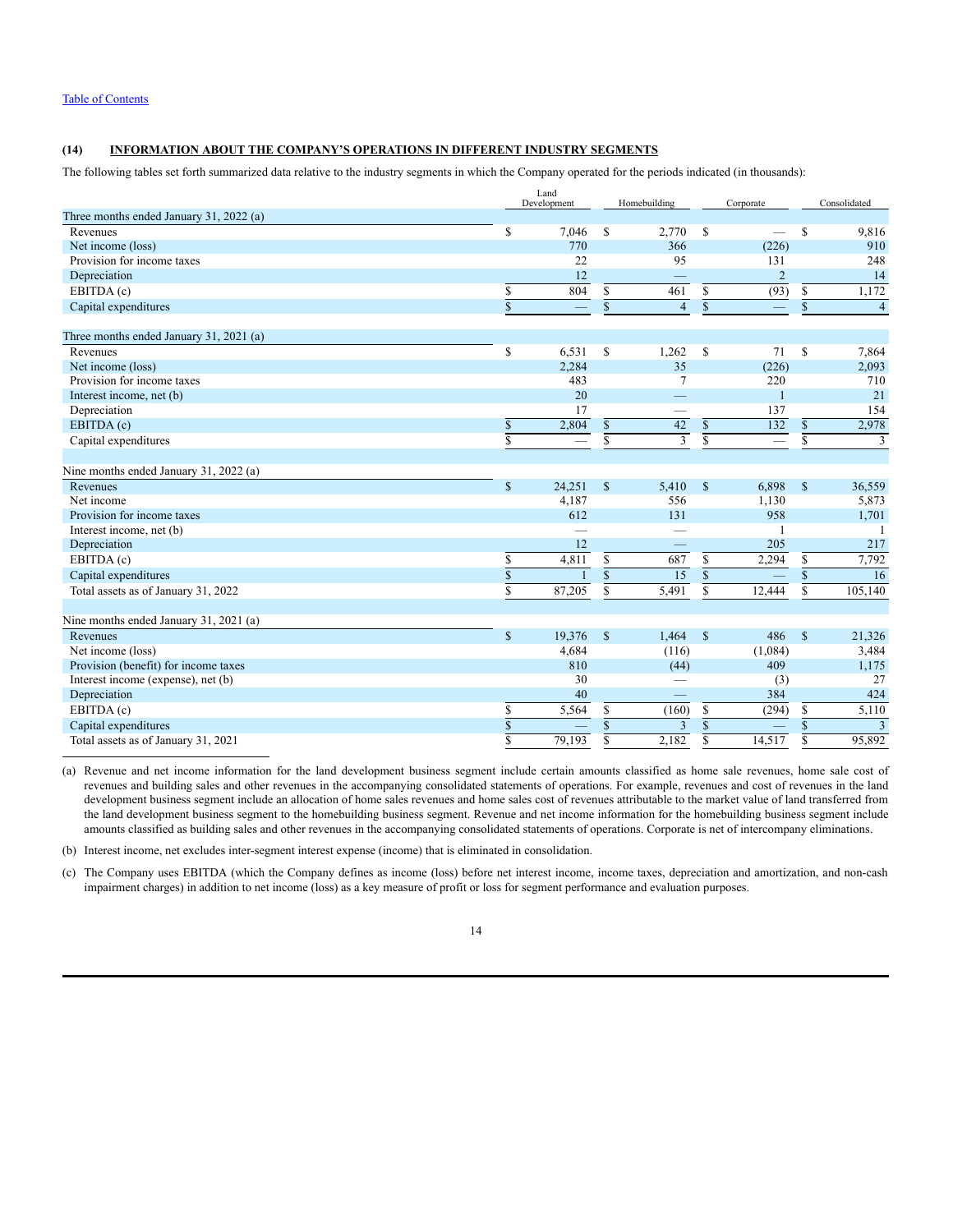#### <span id="page-15-0"></span>**Item 2. Management's Discussion and Analysis of Financial Condition and Results of Operations**

AMREP Corporation (the "Company"), through its subsidiaries, is primarily engaged in two business segments: land development and homebuilding. The Company has no foreign sales or activities outside the United States. All references to the Company in this quarterly report on Form 10-Q include the Registrant and its subsidiaries. The following provides information that management believes is relevant to an assessment and understanding of the Company's consolidated results of operations and financial condition. The information contained in this Item 2 should be read in conjunction with the consolidated financial statements and related notes thereto included in this report on Form 10-Q and with the Company's annual report on Form 10-K for the year ended April 30, 2021, which was filed with the Securities and Exchange Commission on July 27, 2021 (the "2021 Form 10-K"). Many of the amounts and percentages presented in this Item 2 have been rounded for convenience of presentation. Unless the context otherwise indicates, all references to 2022 and 2021 are to the fiscal years ending April 30, 2022 and 2021.

#### **CRITICAL ACCOUNTING POLICIES AND ESTIMATES**

Management's discussion and analysis of financial condition and results of operations is based on the accounting policies used and disclosed in the 2021 consolidated financial statements and accompanying notes that were prepared in accordance with accounting principles generally accepted in the United States of America and included as part of the 2021 Form 10-K and in Note 1 to the consolidated financial statements included in this report on Form 10-Q. The preparation of those consolidated financial statements required management to make estimates and assumptions that affected the reported amounts of assets and liabilities and disclosure of contingent assets and liabilities at the dates of the consolidated financial statements and the reported amounts of revenues and expenses during the reporting periods. Actual amounts or results could differ from those estimates and assumptions.

The Company's critical accounting policies, assumptions and estimates are described in Item 7 of Part II of the 2021 Form 10-K. There have been no changes in these critical accounting policies.

Information concerning the Company's implementation and the impact of recent accounting standards or updates issued by the Financial Accounting Standards Board is included in the notes to the consolidated financial statements contained in the 2021 Form 10-K and in the notes to the consolidated financial statements included in this report on Form 10-Q. The Company did not adopt any accounting policy in the nine months ended January 31, 2022 that had a material effect on its consolidated financial statements.

#### **RESULTS OF OPERATIONS**

For the three months ended January 31, 2022, the Company had net income of \$910,000, or \$0.12 per diluted share, compared to net income of \$2,093,000, or \$0.29 per diluted share, for the three months ended January 31, 2021. For the nine months ended January 31, 2022, the Company had net income of \$5,873,000, or \$0.80 per diluted share, compared to net income of \$3,484,000, or \$0.44 per diluted share, for the nine months ended January 31, 2021.

Revenues. The following presents information on revenues for the Company's operations (dollars in thousands):

|                                   |       | Three Months ended January 31. |                          | Nine Months ended January 31. |  |        |                          |  |  |  |
|-----------------------------------|-------|--------------------------------|--------------------------|-------------------------------|--|--------|--------------------------|--|--|--|
|                                   | 2022  | 2021                           | % Increase<br>(Decrease) | 2022                          |  | 2021   | % Increase<br>(Decrease) |  |  |  |
| Land sale revenues                | 5,879 | 5,957                          | (1)%                     | 21,535                        |  | 17.970 | $20\%$                   |  |  |  |
| Home sale revenues                | 3,376 | .261                           | (a)                      | 6,606                         |  | .463   | (a)                      |  |  |  |
| Building sales and other revenues | 561   | 646                            | (13)%                    | 8.418                         |  | 1,893  | $\left(a\right)$         |  |  |  |
| Total                             | 9.816 | 7,864                          | $25\%$                   | 36.559                        |  | 21.326 | 71 %                     |  |  |  |

*(a) Percentage not meaningful.*

During the three and nine months ended January 31, 2022, the Company has experienced supply chain constraints, increases in the prices of building materials, shortages of skilled labor and delays in municipal approvals and inspections in both the land development business segment and homebuilding business segment, which have caused delays in construction and the realization of revenues and increases in cost of revenues.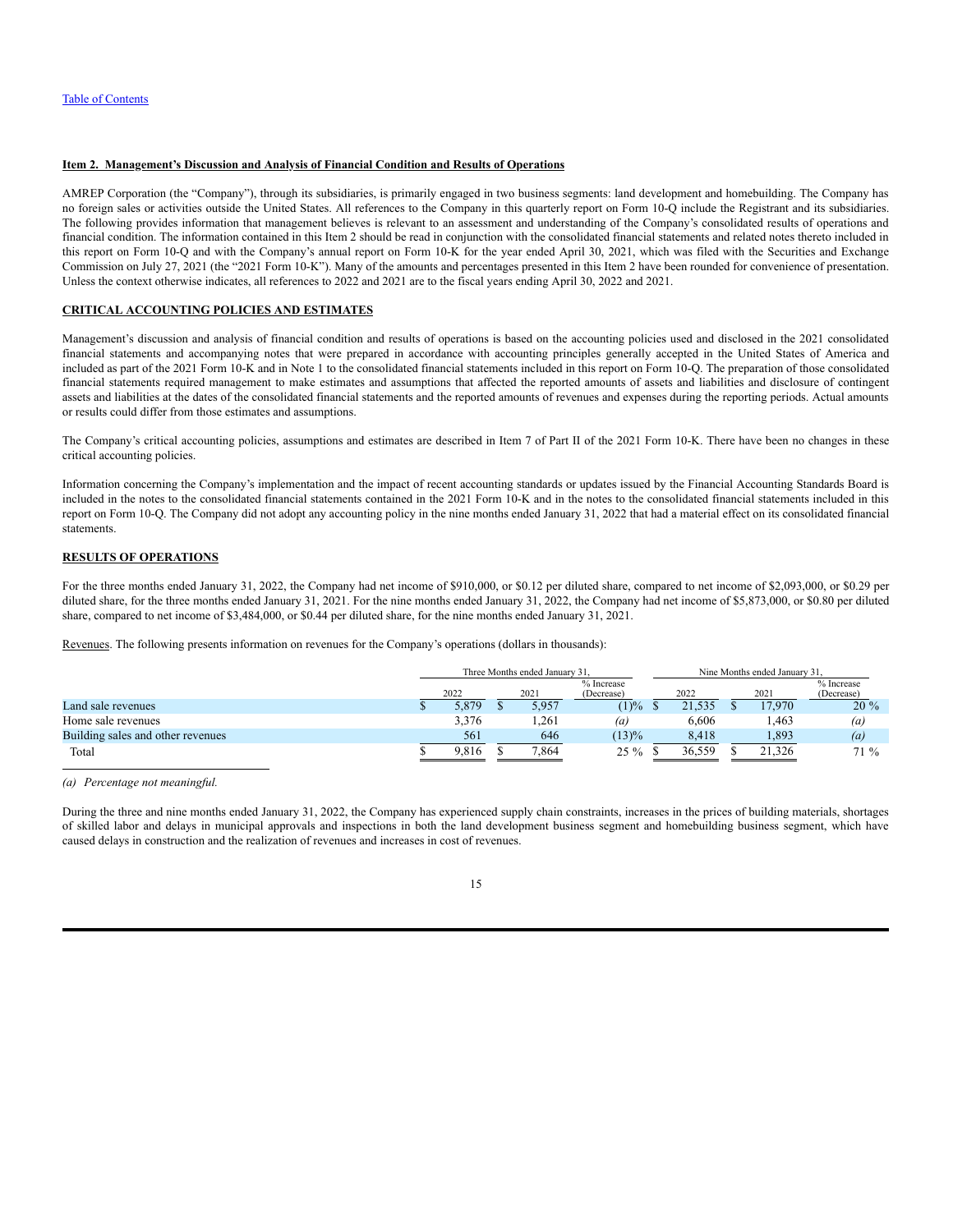● Land sale revenues for the three months ended January 31, 2022 were lower than the prior period by \$78,000 primarily due to the availability of developed residential lots for sale. Land sale revenues for the nine months ended January 31, 2022 were higher than the prior period by \$3,565,000 primarily due to increased demand for developed residential lots by builders. The Company's land sale revenues were as follows (dollars in thousands):

|                        |               |    | Three Months ended January 31, 2022 |               |                                  | Three Months ended January 31, 2021 |         |                                    |                               |                                  |  |  |
|------------------------|---------------|----|-------------------------------------|---------------|----------------------------------|-------------------------------------|---------|------------------------------------|-------------------------------|----------------------------------|--|--|
|                        | Acres Sold    |    | Revenue                             |               | Revenue Per Acre <sup>1</sup>    | Acres Sold                          | Revenue |                                    | Revenue Per Acre <sup>1</sup> |                                  |  |  |
| Developed              |               |    |                                     |               |                                  |                                     |         |                                    |                               |                                  |  |  |
| Residential            | 11.4          | \$ | 5,879                               | <sup>\$</sup> | 516                              | 10.8                                | S       | 5,615                              | S                             | 520                              |  |  |
| Commercial             |               |    |                                     |               |                                  |                                     |         |                                    |                               |                                  |  |  |
| <b>Total Developed</b> | 11.4          |    | 5,879                               |               | 516                              | 10.8                                |         | 5,615                              |                               | 520                              |  |  |
| Undeveloped            |               |    |                                     |               |                                  | 62                                  |         | 342                                |                               | 6                                |  |  |
| Total                  | 11.4          | S  | 5,879                               | S             | 516                              | 72.8                                |         | 5,957                              | S                             | 82                               |  |  |
|                        |               |    | Nine Months ended January 31, 2022  |               |                                  |                                     |         | Nine Months ended January 31, 2021 |                               |                                  |  |  |
|                        | Acres<br>Sold |    | Revenue                             |               | Revenue<br>Per Acre <sup>1</sup> | Acres Sold                          |         | Revenue                            |                               | Revenue<br>Per Acre <sup>1</sup> |  |  |
| Developed              |               |    |                                     |               |                                  |                                     |         |                                    |                               |                                  |  |  |
| Residential            | 44.7          | \$ | 21,535                              |               | \$<br>482                        | 35.9                                |         | 17,478<br>\$                       |                               | \$<br>486                        |  |  |
| Commercial             |               |    |                                     |               |                                  | 0.4                                 |         | 134                                |                               | 335                              |  |  |
| <b>Total Developed</b> | 44.7          | S  | 21,535                              |               | 482<br>\$                        | 36.3                                |         | 17,612                             |                               | 485                              |  |  |
| Undeveloped            |               |    |                                     |               |                                  | 64                                  |         | 358                                |                               | 6                                |  |  |
| Total                  | 44.7          | S  | 21,535                              |               | \$<br>482                        | 100.3                               |         | 17,970                             |                               | 179                              |  |  |

<sup>1</sup> Revenue per acre may not calculate precisely due to the rounding of revenues to the nearest thousand dollars.

The change in the average selling price per acre of developed residential land for the three months ended January 31, 2022 compared to the three months ended January 31, 2021 and for the nine months ended January 31, 2022 compared to the nine months ended January 31, 2021 was primarily due to the location and mix of lots sold.

● Home sale revenues for the three and nine months ended January 31, 2022 were higher than the prior periods by \$2,115,000 and \$5,143,000 due to the expansion of the Company's homebuilding operations. The Company's home sale revenues consist of:

|                       | Three Months ended January 31. |     |         | Nine Months ended January 31. |         |  |
|-----------------------|--------------------------------|-----|---------|-------------------------------|---------|--|
|                       | 2022                           | 202 | 2022    | 2021                          |         |  |
| Homes sold            |                                |     |         |                               |         |  |
| Average selling price | 307,000                        |     | 210,000 | 300,000                       | 209,000 |  |

As of January 31, 2022, the Company had 40 homes in production, including 28 homes under contract, which homes under contract represented \$11,236,000 of expected home sale revenues when closed, subject to customer cancellations and change orders.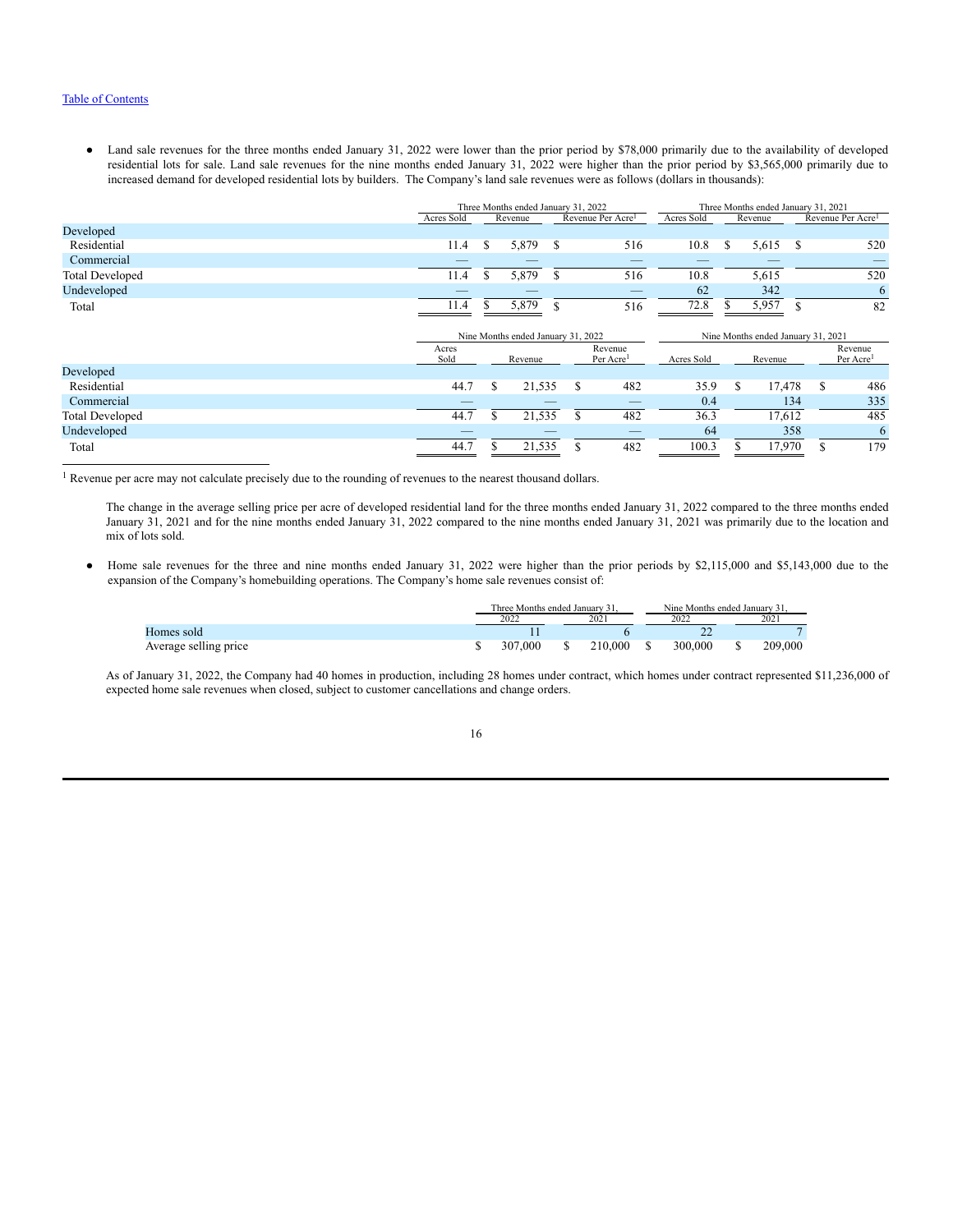● Building sales and other revenues for the three months ended January 31, 2022 were lower than the prior periods by \$85,000. Building sales and other revenues for the nine months ended January 31, 2022 were higher than the prior periods by \$6,525,000. Building sales and other revenues consist of (dollars in thousands):

|                                                |                          |  | Three Months ended January 31. |           | Nine Months ended January 31. |                          |                  |
|------------------------------------------------|--------------------------|--|--------------------------------|-----------|-------------------------------|--------------------------|------------------|
|                                                | 2022<br>2021             |  | % Increase<br>(Decrease)       | 2022      | 2021                          | % Increase<br>(Decrease) |                  |
| Sale of building                               | $\overline{\phantom{a}}$ |  |                                | (a)       | 6.750                         |                          | $\left(a\right)$ |
| Oil and gas royalties                          | 49                       |  | 46                             | $7\%$     | 223                           | 82                       | (a)              |
| Public improvement district reimbursements     | 292                      |  | 110                            | (a)       | 530                           | 354                      | 50 %             |
| Private infrastructure reimbursement covenants | 48                       |  | 84                             | (43)%     | 131                           | 462                      | (72)%            |
| Miscellaneous other revenues                   | 172                      |  | 406                            | (58)%     | 784                           | 995                      | (21)%            |
| Total                                          | 561                      |  | 646                            | $(13) \%$ | 8,418                         | .,893                    | (a)              |

*(a) Percentage not meaningful.*

The Company owned a 143,000 square foot warehouse and office facility located in Palm Coast, Florida during the nine months ended January 31, 2022, which was leased to a third party through August 2020 and a portion of which was leased to the same third party after August 2020. Sale of building during the nine months ended January 31, 2022 consisted of the sale of this 143,000 square foot warehouse and office facility in October 2021.

Miscellaneous other revenues for the three and nine months ended January 31, 2022 primarily consisted of rent received from the tenant of the building in Palm Coast, Florida and tenants at a shopping center in Albuquerque, New Mexico, payments for impact fee credits, a non-refundable option payment and sale of equipment.

The Company owned a 61,000 square foot warehouse and office facility located in Palm Coast, Florida during 2021, which was leased to a third party through August 2020 and which was sold in April 2021. The Company owned a 14,000 square foot, single tenant retail building in the Las Fuentes at Panorama Village subdivision in Rio Rancho, New Mexico, which was leased to a third party during 2021 and which was sold in March 2021. Miscellaneous other revenues for the three and nine months ended January 31, 2021 primarily consisted of rent received from the tenant of the buildings in Palm Coast, Florida and the tenant at the 14,000 square foot, single tenant retail building in Rio Rancho, New Mexico, payments for impact fee credits and a land condemnation.

Refer to Note 7 to the consolidated financial statements contained in the 2021 Form 10-K for additional detail about the categories of building sales and other revenues.

Cost of Revenues. The following presents information on cost of revenues for the Company's operations (dollars in thousands):

|                                           | Three Months ended January 31. |  |                          |                  | Nine Months ended January 31. |            |                                |            |  |
|-------------------------------------------|--------------------------------|--|--------------------------|------------------|-------------------------------|------------|--------------------------------|------------|--|
|                                           | % Increase                     |  |                          |                  |                               | % Increase |                                |            |  |
|                                           | 2022                           |  | 2021                     | (Decrease)       | 2022                          |            | 2021                           | (Decrease) |  |
| Land sale cost of revenues                | 4.495                          |  | 2.916                    | 54 % \$          | 16.259                        |            | 12.028                         | $35 \%$    |  |
| Home sale cost of revenues                | 2.623                          |  | .082                     | (a)              | 5.167                         |            | .256                           | (a)        |  |
| Building sales and other cost of revenues |                                |  | $\overline{\phantom{a}}$ | $\left(a\right)$ | 3,837                         |            | $\overbrace{\hspace{25mm}}^{}$ | (a)        |  |

*(a) Percentage not meaningful.*

Land sale cost of revenues for the three months ended January 31, 2022 was higher than the prior period by \$1,579,000. Land sale gross margin was 24% for the three months ended January 31, 2022 compared to 51% for the three months ended January 31, 2021. Land sale cost of revenues for the nine months ended January 31, 2022 was higher than the prior period by \$4,231,000. Land sale gross margin was 25% for the nine months ended January 31, 2022 compared to 33% for the nine months ended January 31, 2021. The changes in gross margin were primarily due to the location, size and mix of property sold. As a result of many factors, including the nature and timing of specific transactions and the type and location of land being sold, revenues, average selling prices and related gross margin from land sales can vary significantly from period to period and prior results are not necessarily a good indication of what may occur in future periods.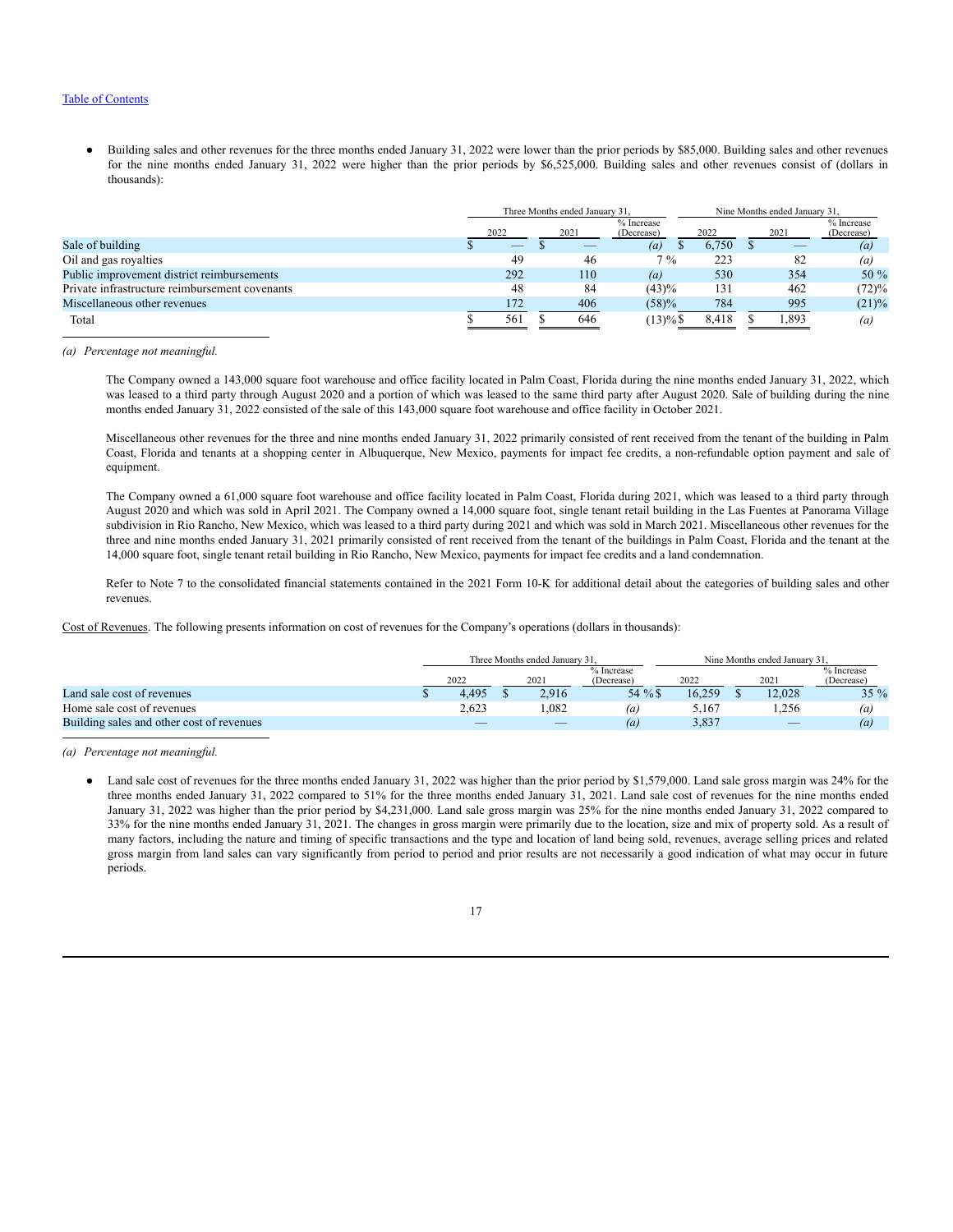- Home sale cost of revenues for the three and nine months ended January 31, 2022 were higher than the prior periods by \$1,541,000 and \$3,911,000 due to the expansion of the Company's homebuilding operations. Home sale gross margins were 22% for each of the three and nine months ended January 31, 2022 compared to 14% for each of the three and nine months ended January 31, 2021. The increase in gross margin was primarily due to the location and mix of homes sold and to efficiencies gained during the expansion of the Company's homebuilding operations.
- Building sales and other cost of revenues during the nine months ended January 31, 2022 consisted of expenses associated with the sale of a 143,000 square foot warehouse and office facility located in Palm Coast, Florida. The Company owned a 14,000 square foot, single tenant retail building in the Las Fuentes at Panorama Village subdivision in Rio Rancho, New Mexico, which was sold in March 2021. Building sales and other cost of revenues during the three and nine months ended January 31, 2021 consisted of expenses associated with this 14,000 square foot building.

General and Administrative Expenses. The following presents information on general and administrative expenses for the Company's operations (dollars in thousands):

|                  | Three Months ended January 31. |       |  |       | Nine Months ended January 31. |            |  |       |            |
|------------------|--------------------------------|-------|--|-------|-------------------------------|------------|--|-------|------------|
|                  | % Increase                     |       |  |       |                               | % Increase |  |       |            |
|                  |                                | 2022  |  | 2021  | (Decrease)                    | 2022       |  | 2021  | (Decrease) |
| Land development |                                | .098  |  | 829   | $32 \%$                       | 2,359      |  | .826  | $29\%$     |
| Homebuilding     |                                | 222   |  | 137   | $62 \%$                       | 621        |  | 368   | 69 %       |
| Corporate        |                                | 220   |  | 376   | (41)%                         | 1,003      |  | 2.112 | (52)%      |
| Total            |                                | 1.540 |  | 1,342 | : 5% \$                       | 3,983      |  | 4,306 | (7)%       |

- Land development general and administrative expenses for the three and nine months ended January 31, 2022 were higher than the prior periods by \$269,000 and \$533,000 primarily due to an increase in real estate taxes.
- Homebuilding general and administrative expenses for the three and nine months ended January 31, 2022 were higher than the prior periods by \$85,000 and \$253,000 primarily due to the expansion of the Company's homebuilding operations.
- Corporate general and administrative expenses for the three and nine months ended January 31, 2022 were lower than the prior periods by \$156,000 and \$1,109,000 primarily due to reduced pension benefit expenses and professional fees.

Interest income (expense), net. Interest income (expense), net was \$0 and \$1,000 for the three and nine months ended January 31, 2022 and \$(21,000) and \$(27,000) for the three and nine months ended January 31, 2021. The change in interest income (expense), net was primarily due to a reduction in bank fees.

Other income. Refer to Note 11 to the consolidated financial statements included in this report on Form 10-Q for detail regarding other income.

Provision for income taxes. The Company had a provision for income taxes of \$248,000 and \$1,701,000 for the three and nine months ended January 31, 2022 compared to a provision for income taxes of \$710,000 and \$1,175,000 for the three and nine months ended January 31, 2021. The provision for income taxes correlated to the amount of income before income taxes during each period.

#### **LIQUIDITY AND CAPITAL RESOURCES**

AMREP Corporation is a holding company that conducts substantially all of its operations through subsidiaries. As a holding company, AMREP Corporation is dependent on its available cash and on cash from subsidiaries to pay expenses and fund operations. The Company's liquidity is affected by many factors, including some that are based on normal operations and some that are related to the real estate industry and the economy generally.

The Company's primary sources of funding for working capital requirements are cash flow from operations, bank financing for specific real estate projects, a revolving line of credit and existing cash balances. Land and homebuilding properties generally cannot be sold quickly, and the ability of the Company to sell properties has been and will continue to be affected by market conditions. The ability of the Company to generate cash flow from operations is primarily dependent upon its ability to sell the properties it has selected for disposition at the prices and within the timeframes the Company has established for each property. The development of additional lots

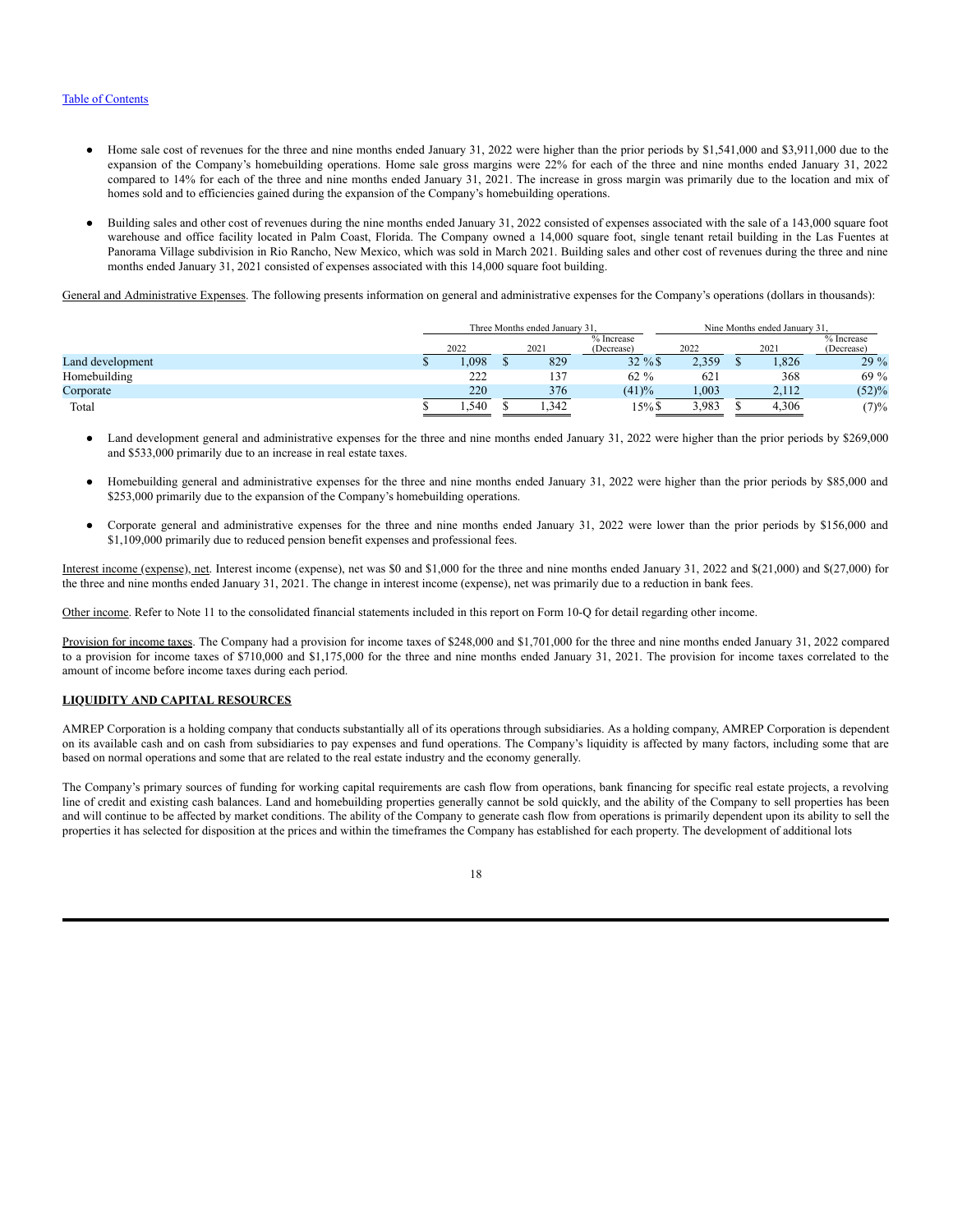for sale, construction of homes or pursuing other real estate projects will require financing or other sources of funding, which may not be available on acceptable terms (or at all). If the Company is unable to obtain such financing, the Company's results of operations could be adversely affected. Except as described below, there have been no material changes to the Company's liquidity and capital resources as reflected in the Liquidity and Capital Resources section of Management's Discussion and Analysis of Financial Condition and Results of Operations in the 2021 Form 10-K.

### Operating Activities

The following presents information on the Company's operating activities (dollars in thousands):

|                                       | January 31,<br>2022 |        | April 30,<br>2021 |        | % Increase<br>(Decrease) |
|---------------------------------------|---------------------|--------|-------------------|--------|--------------------------|
| Real estate inventory                 |                     | 64,786 |                   | 55,589 | $17\%$                   |
| Investment assets, net                |                     | 9.775  |                   | 13.582 | $(28)\%$                 |
| Other assets                          |                     | 1.924  |                   | 645    | (a)                      |
| Deferred income taxes, net            |                     | 885    |                   | 2.749  | (68)%                    |
| Accounts payable and accrued expenses |                     | 4,196  |                   | 4,458  | $(6)\%$                  |
| Taxes receivable (payable), net       |                     | 284    |                   | (95)   | (a)                      |
| Prepaid (accrued) pension costs       |                     | 186    |                   | (476)  | (a)                      |

*(a) Percentage not meaningful.*

Real estate inventory increased from April 30, 2021 to January 31, 2022 by \$9,197,000. Real estate inventory consists of (dollars in thousands):

|                                      |      | January 31. |  | April 30, | % Increase       |  |
|--------------------------------------|------|-------------|--|-----------|------------------|--|
|                                      | 2022 |             |  | 2021      | (Decrease)       |  |
| Land inventory in New Mexico         |      | 55,773      |  | 49.918    | $12\%$           |  |
| Land inventory in Colorado           |      | 4.022       |  | 3.975     | $\frac{0}{0}$    |  |
| Homebuilding finished inventory      |      | 1.410       |  | 417       | $\left(a\right)$ |  |
| Homebuilding construction in process |      | 3.581       |  | 1.279     | (a)              |  |
|                                      |      | 64.786      |  | 55,589    |                  |  |

*(a) Percentage not meaningful.*

Land inventory in New Mexico increased from April 30, 2021 to January 31, 2022 by \$5,855,000 primarily due to increased land development activity and the acquisition of land. Homebuilding finished inventory increased from April 30, 2021 to January 31, 2022 by \$993,000 primarily due to the completion of construction of model homes and homes not yet sold. Homebuilding construction in process increased from April 30, 2021 to January 31, 2022 by \$2,302,000 due to increased homebuilding activity.

● Investment assets, net decreased from April 30, 2021 to January 31, 2022 by \$3,807,000. Investment assets, net consist of (dollars in thousands):

|                                    | January 31,<br>2022 | April 30,<br>2021 | % Increase<br>(Decrease) |
|------------------------------------|---------------------|-------------------|--------------------------|
| Land held for long-term investment | 9.775               | 9.775             | $0\%$                    |
| <b>Buildings</b>                   |                     | 10.003            | (a)                      |
| Less accumulated depreciation      |                     | (6,196)           | $\left(a\right)$         |
| Buildings, net                     |                     | 3,807             | $\left(a\right)$         |
|                                    |                     | 13.582            |                          |

*(a) Percentage not meaningful.*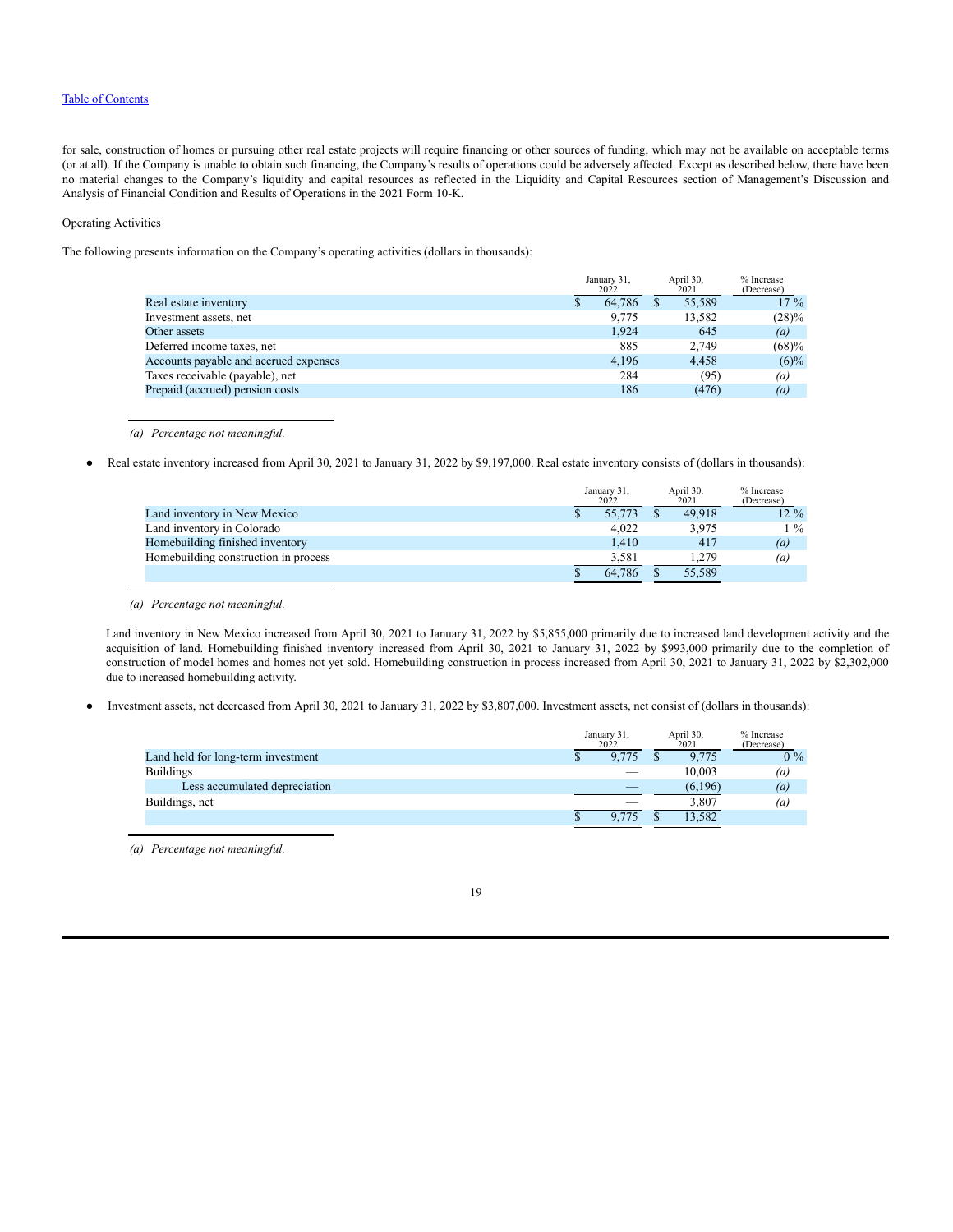As of April 30, 2021, buildings were comprised of a 143,000 square foot warehouse and office facility located in Palm Coast, Florida. In October 2021, the Company sold this 143,000 square foot warehouse and office facility. Depreciation associated with buildings was \$152,000 for the three months ended January 31, 2021 and \$200,000 and \$415,000 for the nine months ended January 31, 2022 and January 31, 2021.

- Other assets increased from April 30, 2021 to January 31, 2022 by \$1,279,000 primarily due to an increase in property and equipment as a result of the acquisition of a 7,000 square foot office building in Rio Rancho, New Mexico from which the Company's real estate business operates.
- Deferred income taxes, net decreased from April 30, 2021 to January 31, 2022 by \$1,864,000 primarily due to use of federal net operating loss carry forwards.
- Accounts payable and accrued expenses decreased from April 30, 2021 to January 31, 2022 by \$262,000 primarily due to a reduction in customer deposits.
- Taxes payable, net decreased from April 30, 2021 to January 31, 2022 by \$379,000 in connection with finalization of certain Company's tax return filings.
- Accrued pension costs of the Company's frozen defined benefit pension plan (representing the Company's pension liability) decreased from April 30, 2021 to January 31, 2022 by \$662,000 primarily due to favorable investment results of plan assets. The Company recorded, net of tax, other comprehensive income of \$67,000 and \$200,000 for the three and nine months ended January 31, 2022 and \$90,000 and \$270,000 for the three and nine months ended January 31, 2021 reflecting the change in accrued pension costs during each period net of the related deferred tax and unrecognized prepaid pension amounts.

### Financing Activities

Notes payable, net increased from \$3,448,000 as of April 30, 2021 to \$5,726,000 as of January 31, 2022 primarily due to additional borrowings to fund land acquisition and development activities partially offset by repayments made on outstanding borrowings. Refer to Note 6 to the consolidated financial statements included in this report on Form 10-Q and Notes 6 and 19 to the consolidated financial statements contained in the 2021 Form 10-K for additional detail about notes payable.

#### Investing Activities

Capital expenditures were \$4,000 and \$16,000 for the three and nine months ended January 31, 2022 and \$3,000 for each of the three and nine months ended January 31, 2021 primarily for technology upgrades during each period.

### **OTHER**

In November 2021, the Company entered into an employment agreement with Christopher V. Vitale. Mr. Vitale is the President and Chief Executive Officer of the Company. Pursuant to the employment agreement,

- Mr. Vitale will serve as the President and Chief Executive Officer of the Company for a base salary of not less than the rate in effect immediately before the date of such agreement, which results in a base salary of \$335,000 per year.
- The parties agreed to provisions relating to vacation, paid-time-off, office location, confidentiality, invention assignment, non-competition and non-solicitation.
- Upon any termination of Mr. Vitale's employment, the Company will pay and issue to Mr. Vitale any earned but unpaid base salary, the dollar value equivalent of the number of days of vacation and paid-time-off earned but not used, unreimbursed business expenses, unpaid bonus previously awarded by the Company and vested benefits, equity awards or payments (excluding any severance benefits or payments) payable or issuable under any policy or plan of the Company or under any equity award agreement or other arrangement between the Company and Mr. Vitale.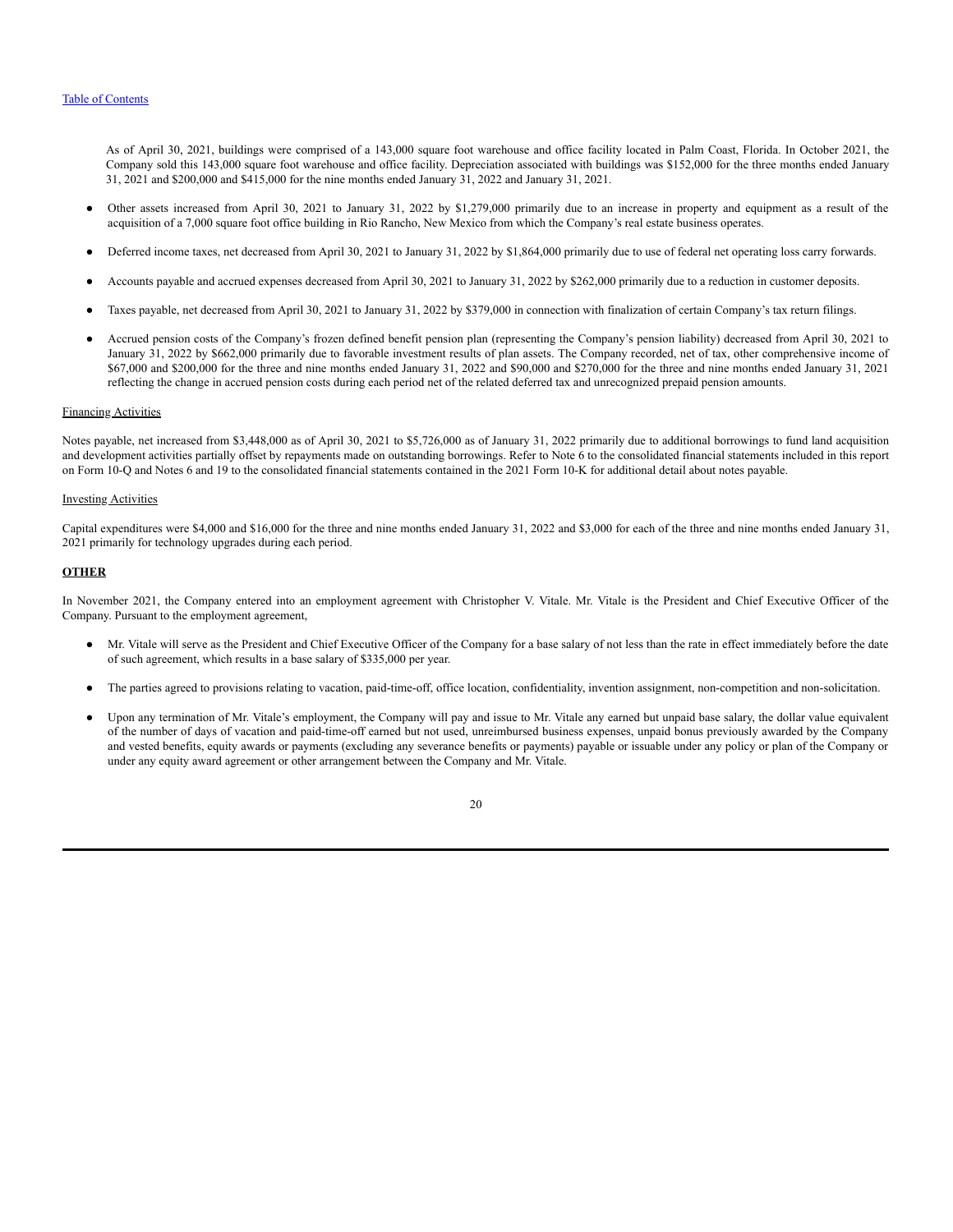- Upon any termination of Mr. Vitale's employment due to the death of Mr. Vitale, the Company will pay to Mr. Vitale's executors, administrators or personal representatives, an amount equal to his then-annual base salary which he would otherwise have earned for the month in which he dies and for three months thereafter.
- Upon any termination of Mr. Vitale's employment by Mr. Vitale for Good Reason or the Company without Cause and delivery by Mr. Vitale of a release of claims to the Company, the Company will pay or provide to Mr. Vitale (a) a lump sum amount equal to 200% of the highest of (i) Mr. Vitale's annual base salary in effect immediately prior to the termination date, (ii) Mr. Vitale's annual base salary in effect on the date 210 days prior to the termination date or (iii) in the event the termination of Mr. Vitale's employment was for Good Reason, Mr. Vitale's annual base salary in effect prior to the event constituting Good Reason; and (b) all restricted stock, stock options and other outstanding equity grants with respect to the Company that are held by Mr. Vitale immediately prior to the termination date will become fully vested and, as applicable, fully exercisable as of the termination date.
- For purposes of the employment agreement, the term "Good Reason" means any of the following actions taken by the Company without Mr. Vitale's consent: a diminution in base salary of more than five percent; the removal of Mr. Vitale as the President and Chief Executive Officer of the Company; a material diminution in Mr. Vitale's authority, duties or responsibilities as the President and Chief Executive Officer of the Company; assigning any material new duties or responsibilities to Mr. Vitale in addition to those normally associated with his role as President and Chief Executive Officer of the Company; the Company ceasing to be a company subject to the periodic and current reporting requirements of Section 13 or 15(d) of the Securities Exchange Act of 1934, as amended, or ceasing to have its common stock traded on an exchange registered as a national securities exchange under Section 6 of the Securities Exchange Act of 1934, as amended; a requirement that Mr. Vitale relocate his office other than as permitted by the employment agreement; or the failure of the Company to observe or perform any of its obligations to Mr. Vitale under the employment agreement.
- For purposes of the employment agreement, the term "Cause" means the failure of Mr. Vitale to observe or perform (other than by reason of illness, injury, disability or incapacity) any of the material terms or provisions of the employment agreement, conviction of a felony or other crime involving moral turpitude, misappropriation of funds of the Company, the commission of an act of dishonesty by Mr. Vitale resulting in or intended to result in wrongful personal gain or enrichment at the expense of the Company or a material breach (other than by reason of illness, injury, disability or incapacity) of any written employment or other policy of the Company.
- Upon any termination of Mr. Vitale's employment in connection with a long-term disability, by Mr. Vitale for Good Reason or by the Company without Cause, the Company will pay to Mr. Vitale a lump sum cash payment equal to 200% of the annual cost of medical and other health care benefits for Mr. Vitale, his spouse and his other dependents and an amount equal to the estimated federal, state and local income and FICA taxes related thereto.
- Payments under the employment agreement may be adjusted as a result of section 409A and section 280G of the Internal Revenue Code of 1986, as amended.
- In the event Mr. Vitale is made, or threatened to be made, a party to any legal action or proceeding, whether civil or criminal, including any governmental or regulatory proceeding or investigation, by reason of the fact that Mr. Vitale is or was a director or senior officer of the Company, the Company will defend, indemnify and hold harmless Mr. Vitale, and the Company will promptly pay or reimburse Mr. Vitale's related expenses to the fullest extent contemplated or permitted from time to time by applicable law and required by the Company's Certificate of Incorporation. During Mr. Vitale's employment with the Company and after termination of any such employment for any reason, the Company will cover Mr. Vitale under the Company's directors' and officers' insurance policy applicable to other officers and directors according to the terms of such policy, but in no event for a period of time to exceed six years after the termination date.

In November 2021, the Company granted Mr. Vitale an option to purchase 50,000 shares of common stock of the Company under the Equity Plan. Refer to Note 10 to the consolidated financial statements included in this report on Form 10-Q for additional detail about this option.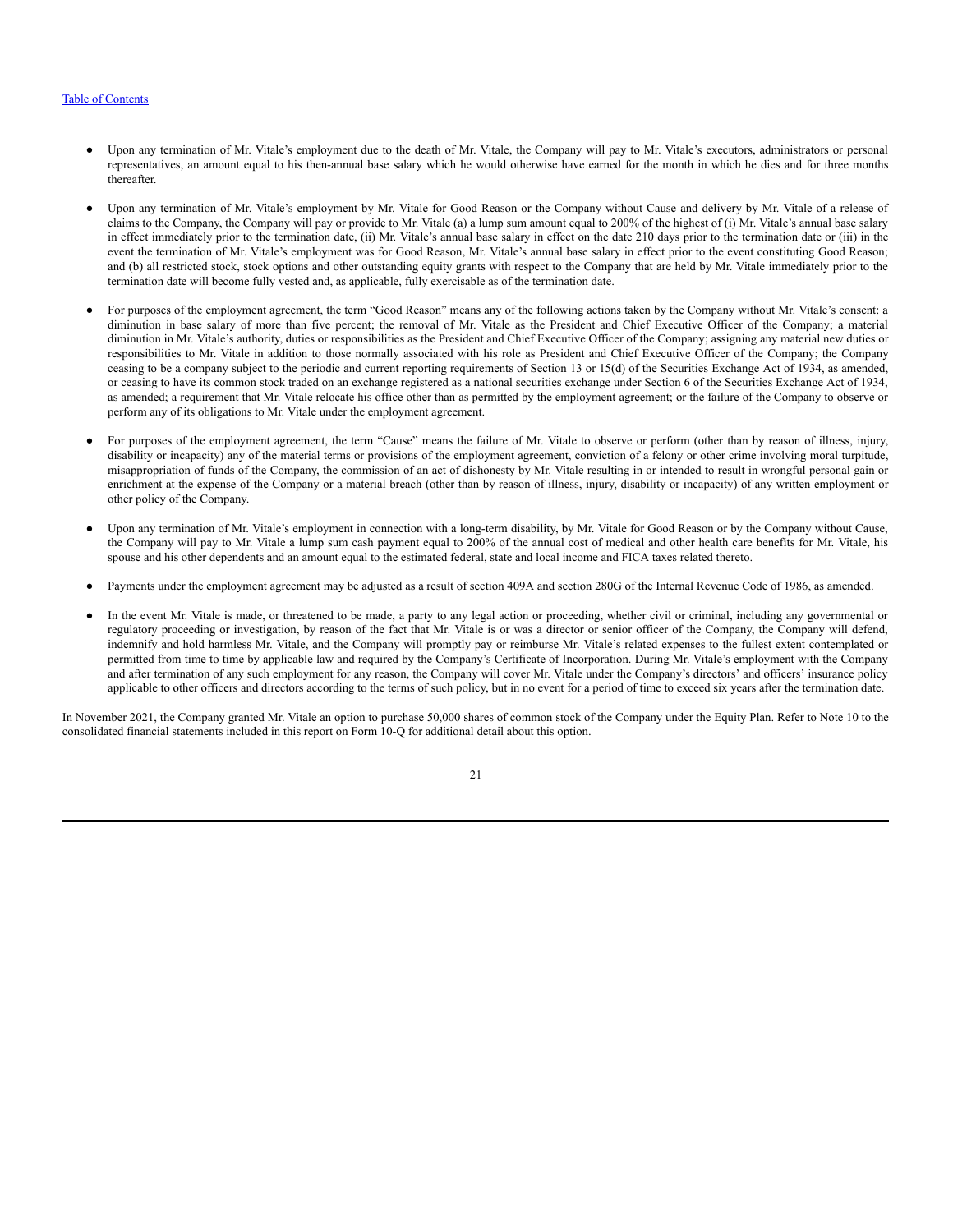#### **Statement of Forward-Looking Information**

The Private Securities Litigation Reform Act of 1995 provides a safe harbor for forward-looking statements made by or on behalf of the Company. The Company and its representatives may from time to time make written or oral statements that are "forward-looking", including statements contained in this report and other filings with the Securities and Exchange Commission, reports to the Company's shareholders and news releases. All statements that express expectations, estimates, forecasts or projections are forward-looking statements within the meaning of the Private Securities Litigation Reform Act of 1995. In addition, other written or oral statements, which constitute forward-looking statements, may be made by or on behalf of the Company. Words such as "expects", "anticipates", "intends", "plans", "believes", "seeks", "estimates", "projects", "forecasts", "may", "should", variations of such words and similar expressions are intended to identify such forward-looking statements. These statements are not guarantees of future performance and involve certain risks, uncertainties and contingencies that are difficult to predict. All forward-looking statements speak only as of the date of this report or, in the case of any document incorporated by reference, the date of that document. All subsequent written and oral forward-looking statements attributable to the Company or any person acting on behalf of the Company are qualified by the cautionary statements in this section. Many of the factors that will determine the Company's future results are beyond the ability of management to control or predict. Therefore, actual outcomes and results may differ materially from what is expressed or forecasted in or suggested by such forward-looking statements.

The forward-looking statements contained in this report include, but are not limited to, statements regarding (1) the Company's ability to finance its future working capital, land development, homebuilding and capital expenditure needs, (2) the Company's expected liquidity sources, including the amount of principal available for borrowing under the Company's financing arrangements, (3) anticipated future development of the Company's real estate holdings, (4) the timing of reimbursements under, and the general effectiveness of, the Company's public improvement districts and private infrastructure reimbursement covenants, (5) the availability of bank financing for projects, (6) the utilization of existing bank financing, (7) the backlog of homes under contract and in production and the dollar amount of expected sales revenues when such homes are closed, (8) the effect of recent accounting pronouncements, (9) the timing of recognizing unrecognized compensation expense related to shares of common stock issued under the AMREP Corporation 2016 Equity Compensation Plan, (10) the future issuance of deferred stock units to directors of the Company, (11) the future business conditions that may be experienced by the Company and (12) the dilution to earnings per share that outstanding options to purchase shares of common stock of the Company may cause in the future.

The Company undertakes no obligation to update or publicly release any revisions to any forward-looking statement to reflect events, circumstances or changes in expectations after the date of such forward-looking statement, or to make any other forward-looking statements, whether as a result of new information, future events or otherwise.

#### <span id="page-22-0"></span>**Item 4. Controls and Procedures**

#### **Evaluation of Disclosure Controls and Procedures**

The Company's management, with the participation of the Company's Chief Executive Officer and Vice President, Finance and Accounting, has evaluated the effectiveness of the Company's disclosure controls and procedures (as defined in Rule 13a-15(e) under the Securities Exchange Act of 1934) as of the end of the period covered by this report. As a result of such evaluation, the Company's Chief Executive Officer and Vice President, Finance and Accounting have concluded that such disclosure controls and procedures were effective as of January 31, 2022 to provide reasonable assurance that the information required to be disclosed in the reports the Company files or submits under the Securities Exchange Act of 1934 is (i) recorded, processed, summarized and reported within the time periods specified in the Securities and Exchange Commission's rules and forms, and (ii) accumulated and communicated to the Company's management, including the Company's Chief Executive Officer and Vice President, Finance and Accounting, as appropriate, to allow timely decisions regarding disclosure. The Company believes that a control system, no matter how well designed and operated, cannot provide absolute assurance that the objectives of the control system are met, and no evaluation of controls can provide absolute assurance that all control issues and instances of fraud, if any, within a company have been detected.

#### **Changes in Internal Control over Financial Reporting**

No change in the Company's system of internal control over "financial reporting" (as such term is defined in Rules 13a-15(f) and 15d-15(f) of the Securities Exchange Act of 1934) occurred during the most recent fiscal quarter that has materially affected, or is reasonably likely to materially affect, internal control over financial reporting.

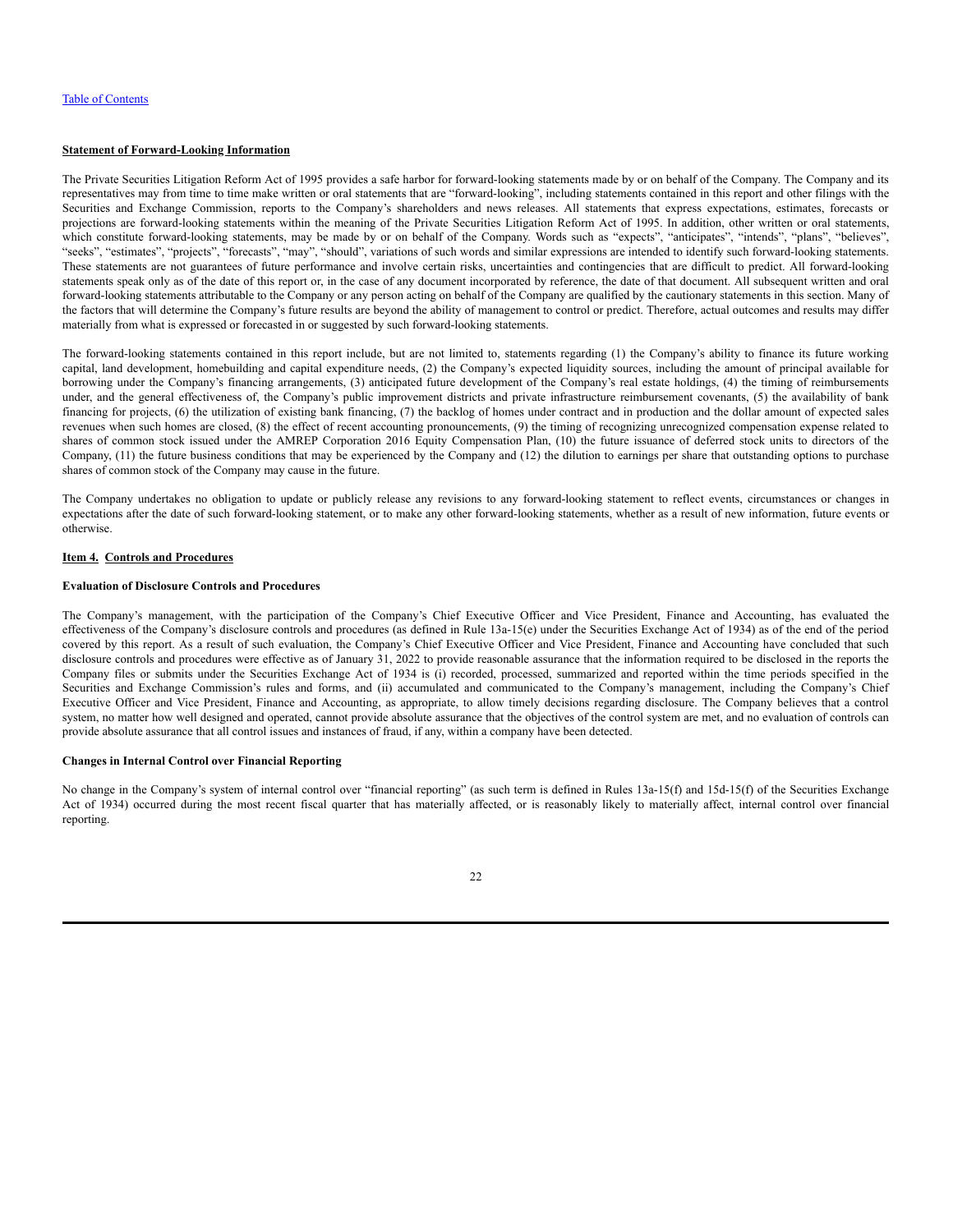# **PART II. OTHER INFORMATION**

# <span id="page-23-1"></span><span id="page-23-0"></span>**Item 6**. **Exhibits**

| Description                                                                                                                              |
|------------------------------------------------------------------------------------------------------------------------------------------|
| Employment Agreement, dated November 1, 2021, by and between AMREP Corporation and Christopher V. Vitale. (Incorporated by reference     |
| to Exhibit 10.1 to Registrant's Current Report on Form 8-K filed November 2, 2021)                                                       |
| Stock Option Grant, dated as of November 1, 2021, delivered by AMREP Corporation to Christopher V. Vitale. (Incorporated by reference to |
| Exhibit 10.1 to Registrant's Current Report on Form 8-K filed November 2, 2021)                                                          |
| Certification required by Rule 13a-14(a) under the Securities Exchange Act of 1934                                                       |
| Certification required by Rule 13a-14(a) under the Securities Exchange Act of 1934                                                       |
| Certification required pursuant to 18 U.S.C. Section 1350                                                                                |
| Inline XBRL Instance Document                                                                                                            |
| Inline XBRL Taxonomy Extension Schema                                                                                                    |
| Inline XBRL Taxonomy Extension Calculation Linkbase                                                                                      |
| Inline XBRL Taxonomy Extension Definition Linkbase                                                                                       |
| Inline XBRL Taxonomy Extension Label Linkbase                                                                                            |
| Inline XBRL Taxonomy Extension Presentation Linkbase                                                                                     |
| Cover Page Interactive Data File (Embedded within the Inline XBRL document and included in Exhibit)                                      |
|                                                                                                                                          |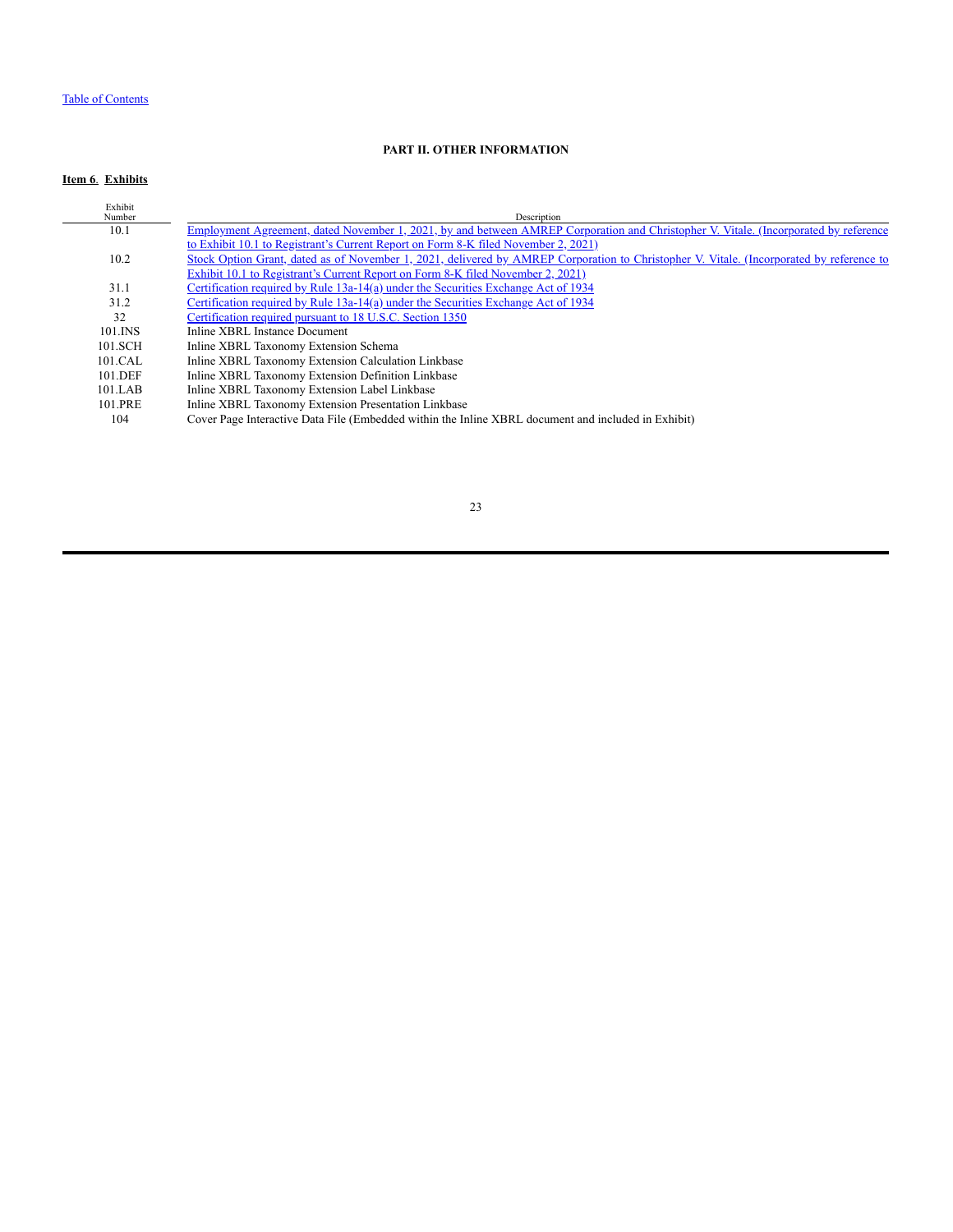# **SIGNATURE**

<span id="page-24-0"></span>Pursuant to the requirements of the Securities Exchange Act of 1934, the Registrant has duly caused this report to be signed on its behalf by the undersigned thereunto duly authorized.

Date: March 10, 2022 AMREP CORPORATION (Registrant)

By: /s/ Adrienne M. Uleau

Name: Adrienne M. Uleau Title: Vice President, Finance and Accounting (Principal Accounting Officer)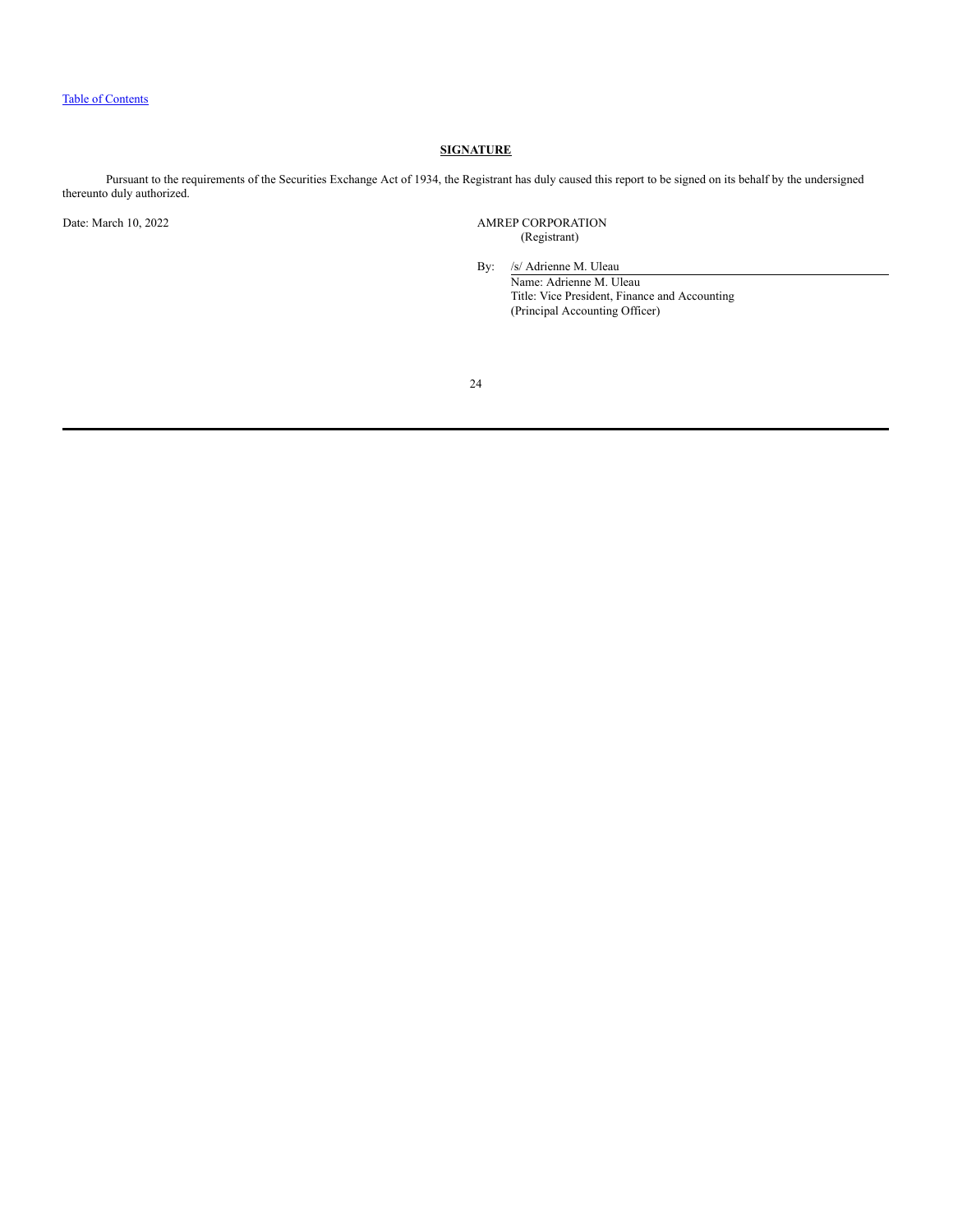# **EXHIBIT INDEX**

<span id="page-25-0"></span>

| Exhibit<br>Number | Description                                                                                                                              |
|-------------------|------------------------------------------------------------------------------------------------------------------------------------------|
| 10.1              | Employment Agreement, dated November 1, 2021, by and between AMREP Corporation and Christopher V. Vitale. (Incorporated by reference     |
|                   | to Exhibit 10.1 to Registrant's Current Report on Form 8-K filed November 2, 2021)                                                       |
| 10.2              | Stock Option Grant, dated as of November 1, 2021, delivered by AMREP Corporation to Christopher V. Vitale. (Incorporated by reference to |
|                   | Exhibit 10.1 to Registrant's Current Report on Form 8-K filed November 2, 2021)                                                          |
| 31.1              | Certification required by Rule 13a-14(a) under the Securities Exchange Act of 1934                                                       |
| 31.2              | Certification required by Rule 13a-14(a) under the Securities Exchange Act of 1934                                                       |
| 32                | Certification required pursuant to 18 U.S.C. Section 1350                                                                                |
| 101.INS           | Inline XBRI. Instance Document                                                                                                           |
| 101.SCH           | Inline XBRL Taxonomy Extension Schema                                                                                                    |
| 101.CAL           | Inline XBRL Taxonomy Extension Calculation Linkbase                                                                                      |
| 101.DEF           | Inline XBRL Taxonomy Extension Definition Linkbase                                                                                       |
| 101.LAB           | Inline XBRL Taxonomy Extension Label Linkbase                                                                                            |
| 101.PRE           | Inline XBRL Taxonomy Extension Presentation Linkbase                                                                                     |
| 104               | Cover Page Interactive Data File (Embedded within the Inline XBRL document and included in Exhibit)                                      |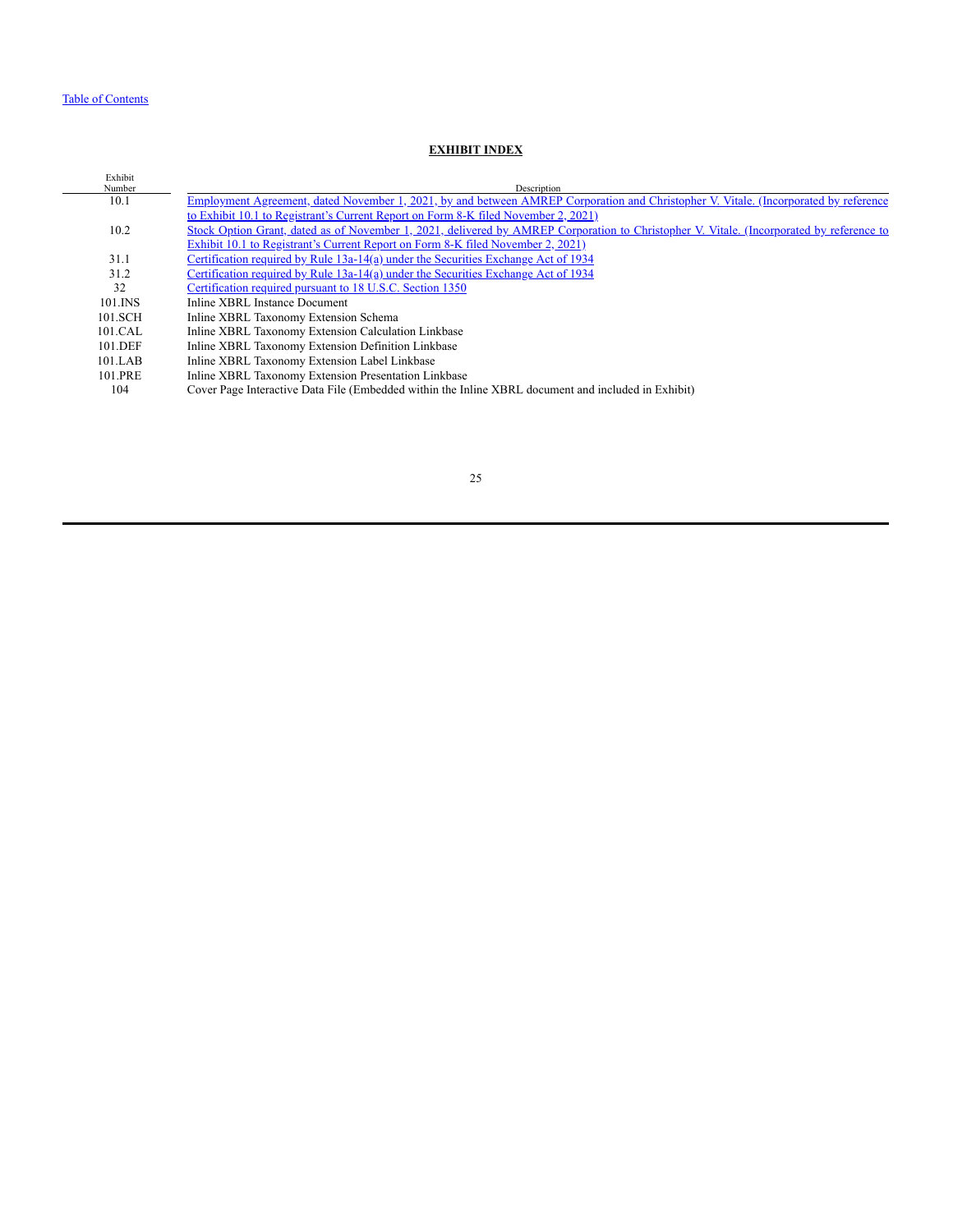### **CERTIFICATION**

I, Adrienne M. Uleau, certify that:

- 1. I have reviewed this Quarterly Report on Form 10-Q for the period ended January 31, 2022 of AMREP Corporation;
- 2. Based on my knowledge, this report does not contain any untrue statement of a material fact or omit to state a material fact necessary to make the statements made, in light of the circumstances under which such statements were made, not misleading with respect to the period covered by this report;
- 3. Based on my knowledge, the financial statements, and other financial information included in this report, fairly present in all material respects the financial condition, results of operations and cash flows of the Registrant as of, and for, the periods presented in this report;
- 4. The Registrant's other certifying officer and I are responsible for establishing and maintaining disclosure controls and procedures (as defined in Exchange Act Rules 13a-15(e) and 15d-15(e)) and internal control over financial reporting (as defined in Exchange Act Rules 13a-15(f) and 15d-15(f)) for the Registrant and have:
	- a) designed such disclosure controls and procedures, or caused such disclosure controls and procedures to be designed under our supervision, to ensure that material information relating to the Registrant, including its consolidated subsidiaries, is made known to us by others within those entities, particularly during the period in which this report is being prepared;
	- b) designed such internal control over financial reporting, or caused such internal control over financial reporting to be designed under our supervision, to provide reasonable assurance regarding the reliability of financial reporting and the preparation of financial statements for external purposes in accordance with generally accepted accounting principles;
	- c) evaluated the effectiveness of the Registrant's disclosure controls and procedures and presented in this report our conclusions about the effectiveness of the disclosure controls and procedures, as of the end of the period covered by this report based on such evaluation; and
	- d) disclosed in this report any change in the Registrant's internal control over financial reporting that occurred during the Registrant's most recent fiscal quarter (the Registrant's fourth fiscal quarter in the case of an annual report) that has materially affected, or is reasonably likely to materially affect, the Registrant's internal control over financial reporting; and
- 5. The Registrant's other certifying officer and I have disclosed, based on our most recent evaluation of internal control over financial reporting, to the Registrant's auditors and the audit committee of the Registrant's board of directors (or persons performing the equivalent functions):
	- a) all significant deficiencies and material weaknesses in the design or operation of internal control over financial reporting which are reasonably likely to adversely affect the Registrant's ability to record, process, summarize and report financial information; and
	- b) any fraud, whether or not material, that involves management or other employees who have a significant role in the Registrant's internal control over financial reporting.

Dated: March 10, 2022

/s/ Adrienne M. Uleau Adrienne M. Uleau Vice President, Finance and Accounting (Principal Financial Officer)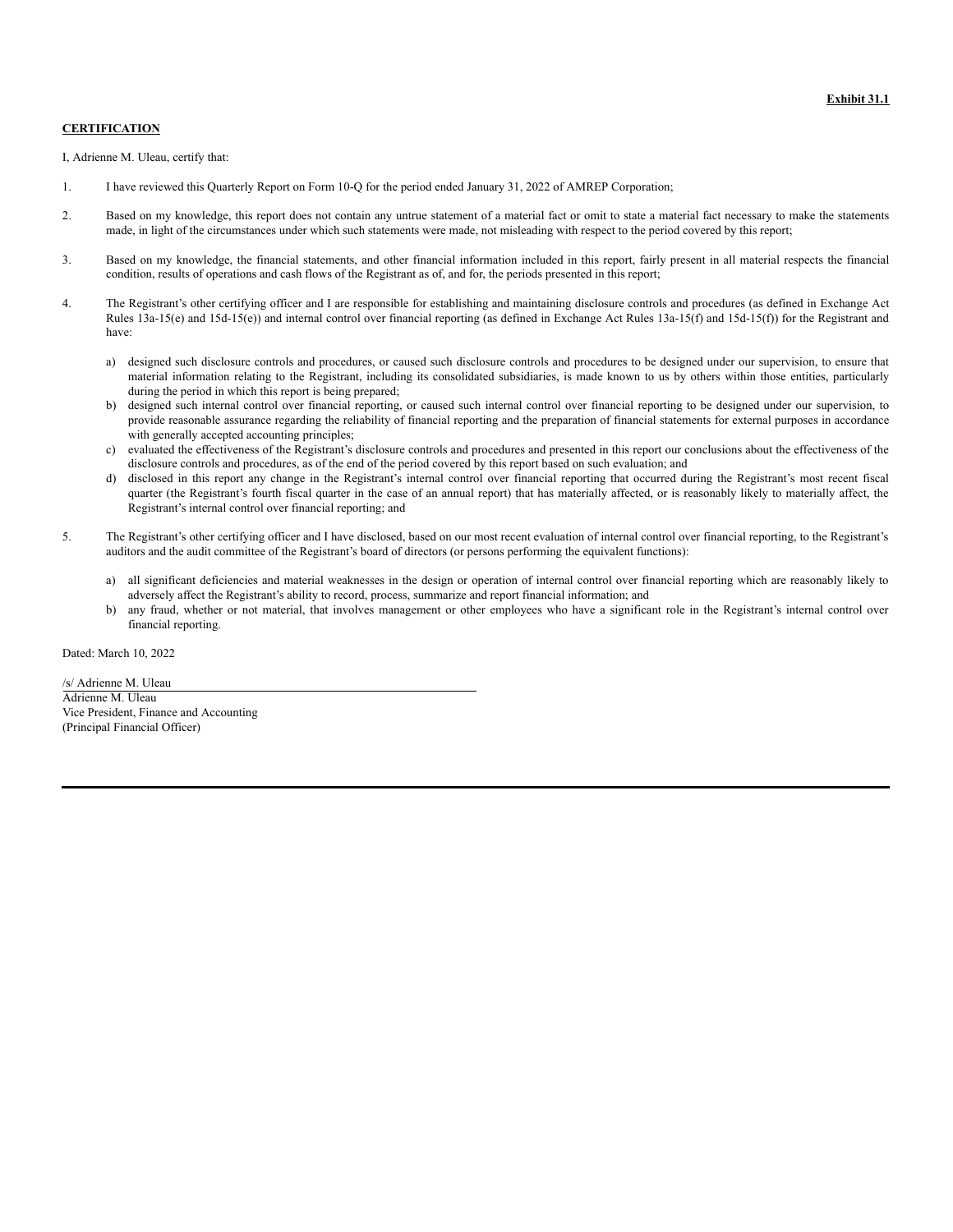### **CERTIFICATION**

I, Christopher V. Vitale, certify that:

- 1. I have reviewed this Quarterly Report on Form 10-Q for the period ended January 31, 2022 of AMREP Corporation;
- 2. Based on my knowledge, this report does not contain any untrue statement of a material fact or omit to state a material fact necessary to make the statements made, in light of the circumstances under which such statements were made, not misleading with respect to the period covered by this report;
- 3. Based on my knowledge, the financial statements, and other financial information included in this report, fairly present in all material respects the financial condition, results of operations and cash flows of the Registrant as of, and for, the periods presented in this report;
- 4. The Registrant's other certifying officer and I are responsible for establishing and maintaining disclosure controls and procedures (as defined in Exchange Act Rules 13a-15(e) and 15d-15(e)) and internal control over financial reporting (as defined in Exchange Act Rules 13a-15(f) and 15d-15(f)) for the Registrant and have:
	- a) designed such disclosure controls and procedures, or caused such disclosure controls and procedures to be designed under our supervision, to ensure that material information relating to the Registrant, including its consolidated subsidiaries, is made known to us by others within those entities, particularly during the period in which this report is being prepared;
	- b) designed such internal control over financial reporting, or caused such internal control over financial reporting to be designed under our supervision, to provide reasonable assurance regarding the reliability of financial reporting and the preparation of financial statements for external purposes in accordance with generally accepted accounting principles;
	- c) evaluated the effectiveness of the Registrant's disclosure controls and procedures and presented in this report our conclusions about the effectiveness of the disclosure controls and procedures, as of the end of the period covered by this report based on such evaluation; and
	- d) disclosed in this report any change in the Registrant's internal control over financial reporting that occurred during the Registrant's most recent fiscal quarter (the Registrant's fourth fiscal quarter in the case of an annual report) that has materially affected, or is reasonably likely to materially affect, the Registrant's internal control over financial reporting; and
- 5. The Registrant's other certifying officer and I have disclosed, based on our most recent evaluation of internal control over financial reporting, to the Registrant's auditors and the audit committee of the Registrant's board of directors (or persons performing the equivalent functions):
	- a) all significant deficiencies and material weaknesses in the design or operation of internal control over financial reporting which are reasonably likely to adversely affect the Registrant's ability to record, process, summarize and report financial information; and
	- b) any fraud, whether or not material, that involves management or other employees who have a significant role in the Registrant's internal control over financial reporting.

Dated: March 10, 2022

/s/ Christopher V. Vitale Christopher V. Vitale President and Chief Executive Officer (Principal Executive Officer)